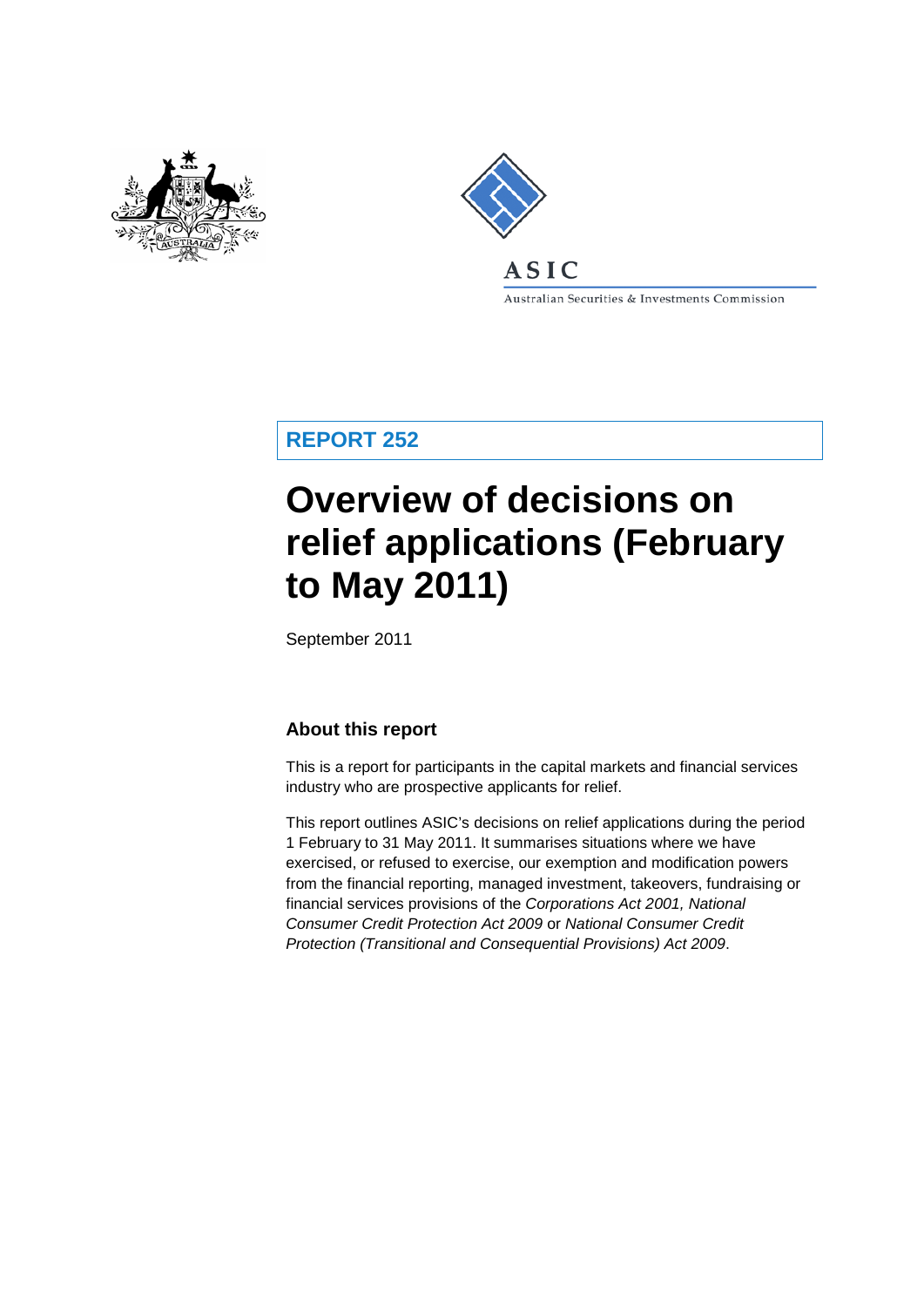#### **About ASIC regulatory documents**

In administering legislation ASIC issues the following types of regulatory documents.

**Consultation papers**: seek feedback from stakeholders on matters ASIC is considering, such as proposed relief or proposed regulatory guidance.

**Regulatory guides**: give guidance to regulated entities by:

- explaining when and how ASIC will exercise specific powers under legislation (primarily the Corporations Act)
- explaining how ASIC interprets the law
- describing the principles underlying ASIC's approach
- giving practical guidance (e.g. describing the steps of a process such as applying for a licence or giving practical examples of how regulated entities may decide to meet their obligations).

**Information sheets**: provide concise guidance on a specific process or compliance issue or an overview of detailed guidance.

**Reports**: describe ASIC compliance or relief activity or the results of a research project.

#### **Disclaimer**

This report does not constitute legal, financial or other professional advice. We encourage you to seek your own professional advice, including finding out how the *Corporations Act 2001*, *National Consumer Credit Protection Act 2009* or *National Consumer Credit Protection (Transitional and Consequential Provisions) Act 2009*, and other applicable laws apply to you. It is your responsibility to determine your obligations and to obtain any necessary professional advice.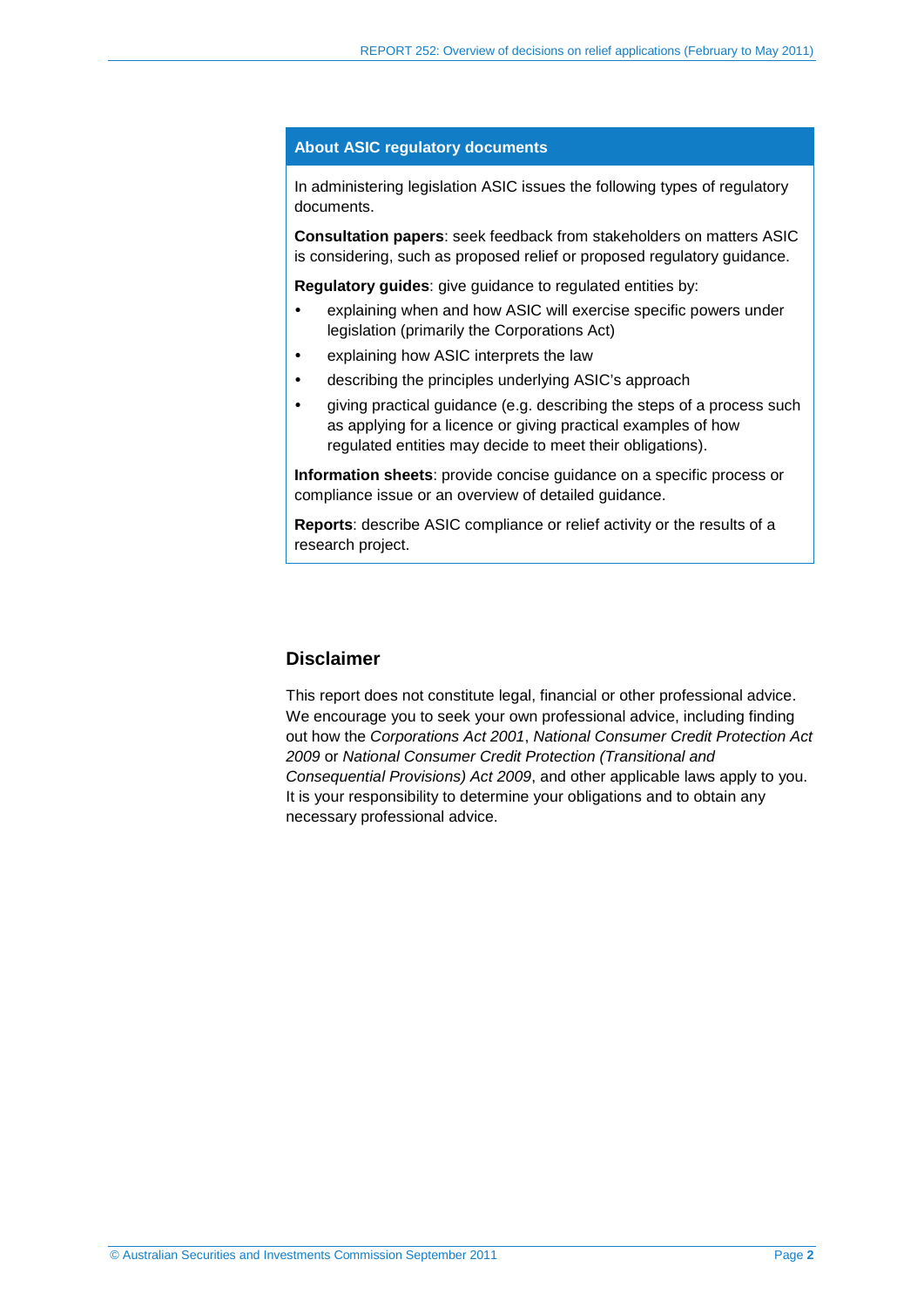## **Contents**

| A           |  |
|-------------|--|
| в           |  |
| $\mathbf c$ |  |
| D           |  |
| Е           |  |
| F           |  |
| G           |  |
| н           |  |
|             |  |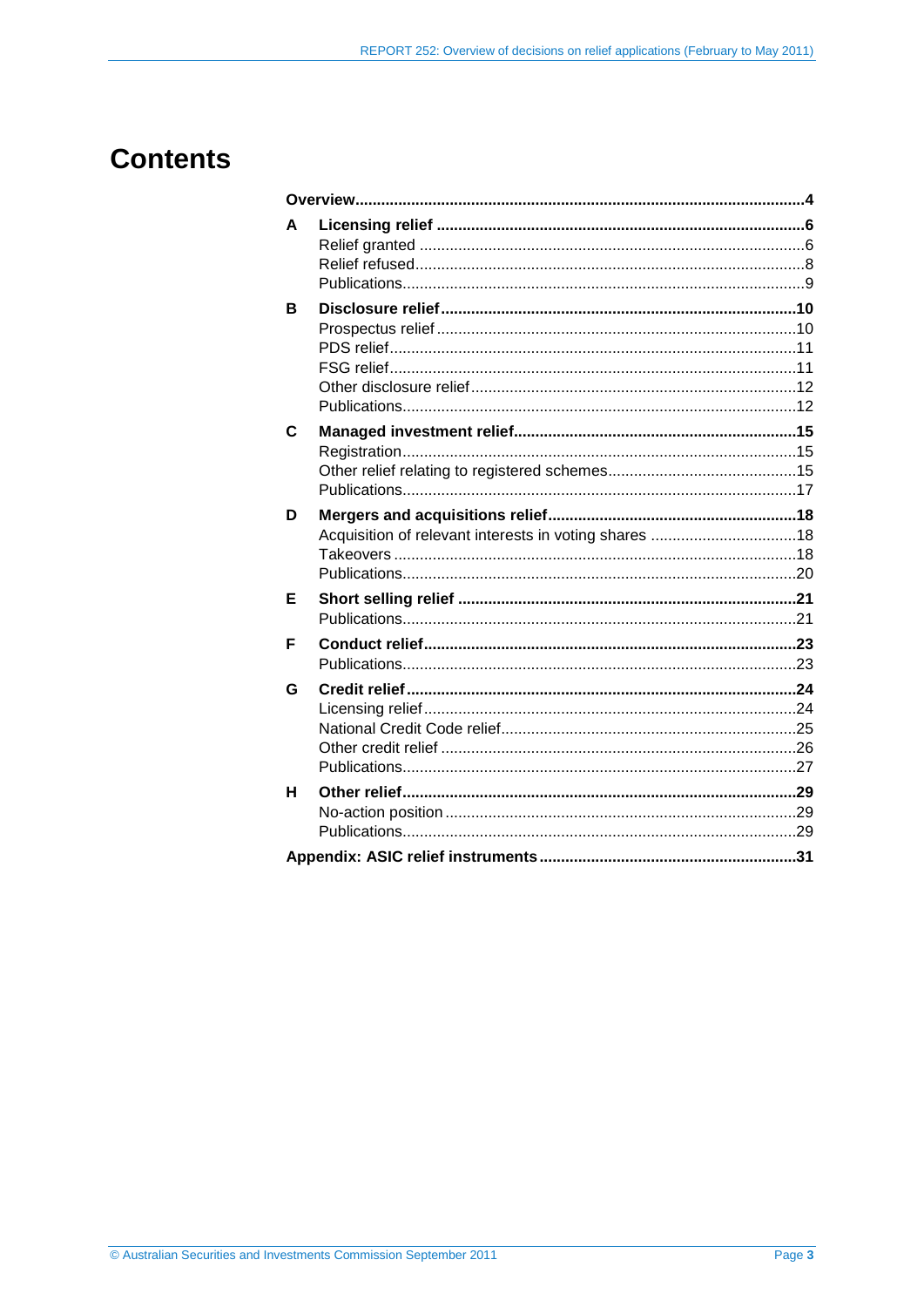## <span id="page-3-0"></span>**Overview**

- 1 ASIC has powers under the *Corporations Act 2001* (Corporations Act) to exempt a person or class of persons from particular provisions and to modify the application of particular provisions to a person or class of persons. This report deals with the use of our exemption and modification powers under the provisions of the following chapters of the Corporations Act: Chs 2D (officers and employees), 2J (transaction offering share capital), 2L (debentures), 2M (financial reporting and audit), 5C (managed investment schemes), 6 (takeovers), 6A (compulsory acquisitions and buy-outs), 6C (information about ownership of listed companies and managed investment schemes), 6D (fundraising) and 7 (financial services).
- 2 ASIC has powers to give relief under the provisions of Chs 2 (licensing) and 3 (responsible lending) of the *National Consumer Credit Protection Act 2009* (National Credit Act) and from all or specified provisions of the National Credit Code, which is in Sch 1 of the National Credit Act. ASIC also has powers to give relief from the registration provisions under Sch 2 of the *National Consumer Credit Protection (Transitional and Consequential Provisions) Act 2009* (Transitional Act).
- 3 The purpose of the report is to improve the level of transparency and the quality of information available about decisions we make when we are asked to exercise our discretionary powers to grant relief from provisions of the Corporations Act, the National Credit Act and the Transitional Act.
- 4 This report covers the period beginning 1 February to 31 May 2011. During this period we received 868 applications. We granted relief in relation to 588 applications and refused relief in relation to 72 applications; 93 applications were withdrawn. The remaining 115 applications were considered outside of this period.
- 5 This report does not provide details of every single decision made in that period. It is intended to provide examples of decisions that demonstrate how we have applied our policy in practice. We use our discretion to vary or set aside certain requirements of the law where the burden of complying with the law significantly detracts from its overall benefit, or where we can facilitate business without harming other stakeholders.
- 6 In this report, we have outlined matters in which we refused to exercise our discretionary powers as well as matters in which we granted relief. Prospective applicants for relief may gain a better insight into the factors we take into account in deciding whether to exercise our discretion to grant relief. We have also included some examples of limited situations in which we have been prepared to take a no-action position when instances of noncompliance have been brought to our attention.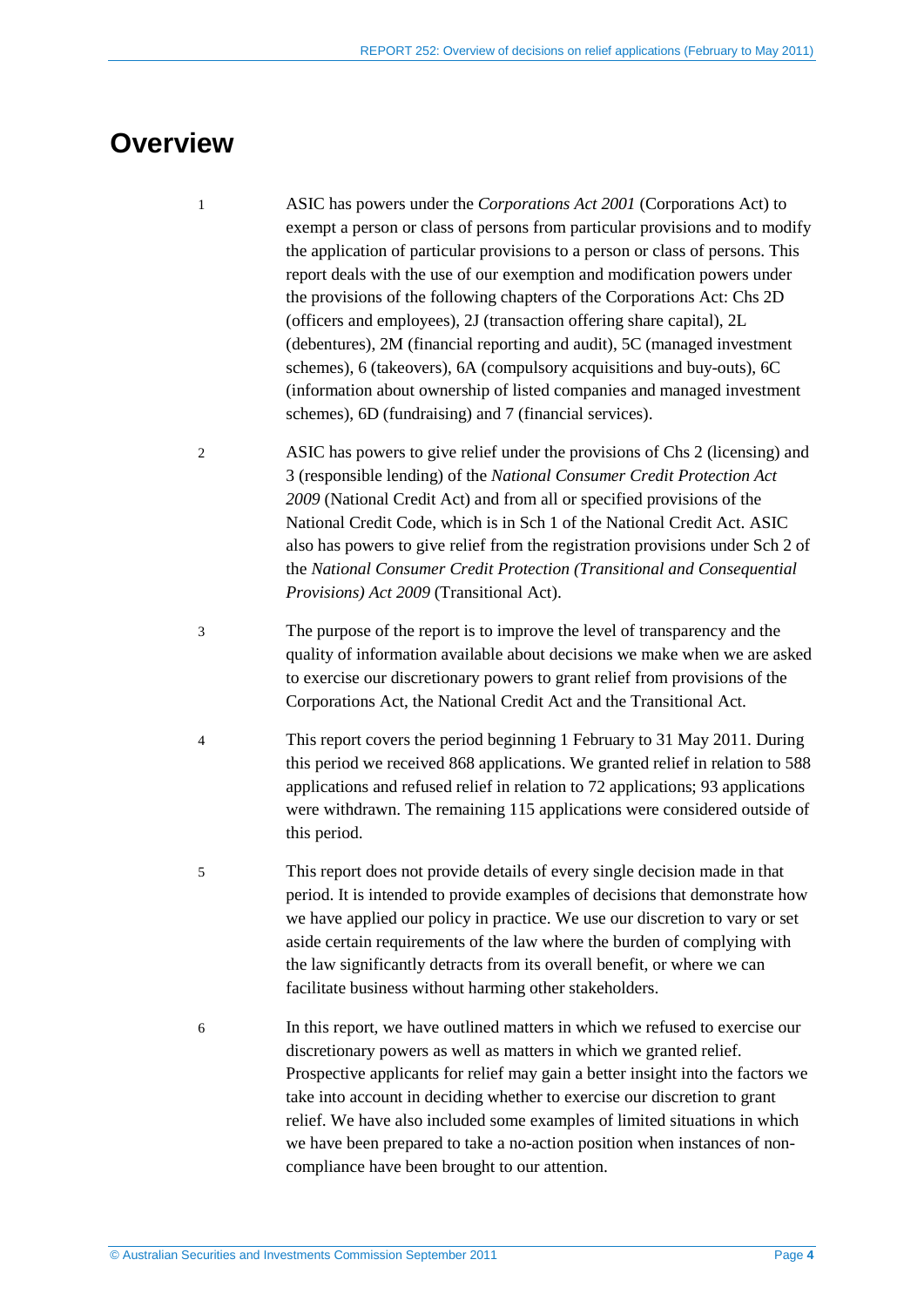7 The appendix to this report details the relief instruments we have executed for matters referred to in the report. Class orders are available from our website via [www.asic.gov.au/co.](http://www.asic.gov.au/co) Instruments are published in the *ASIC Gazette*, which is available vi[a www.asic.gov.au/gazettes,](http://www.asic.gov.au/gazettes) or under 'Credit relief' on our website (for credit instruments). The information and media releases referred to throughout the report are available via [www.asic.gov.au/mr.](http://www.asic.gov.au/mr)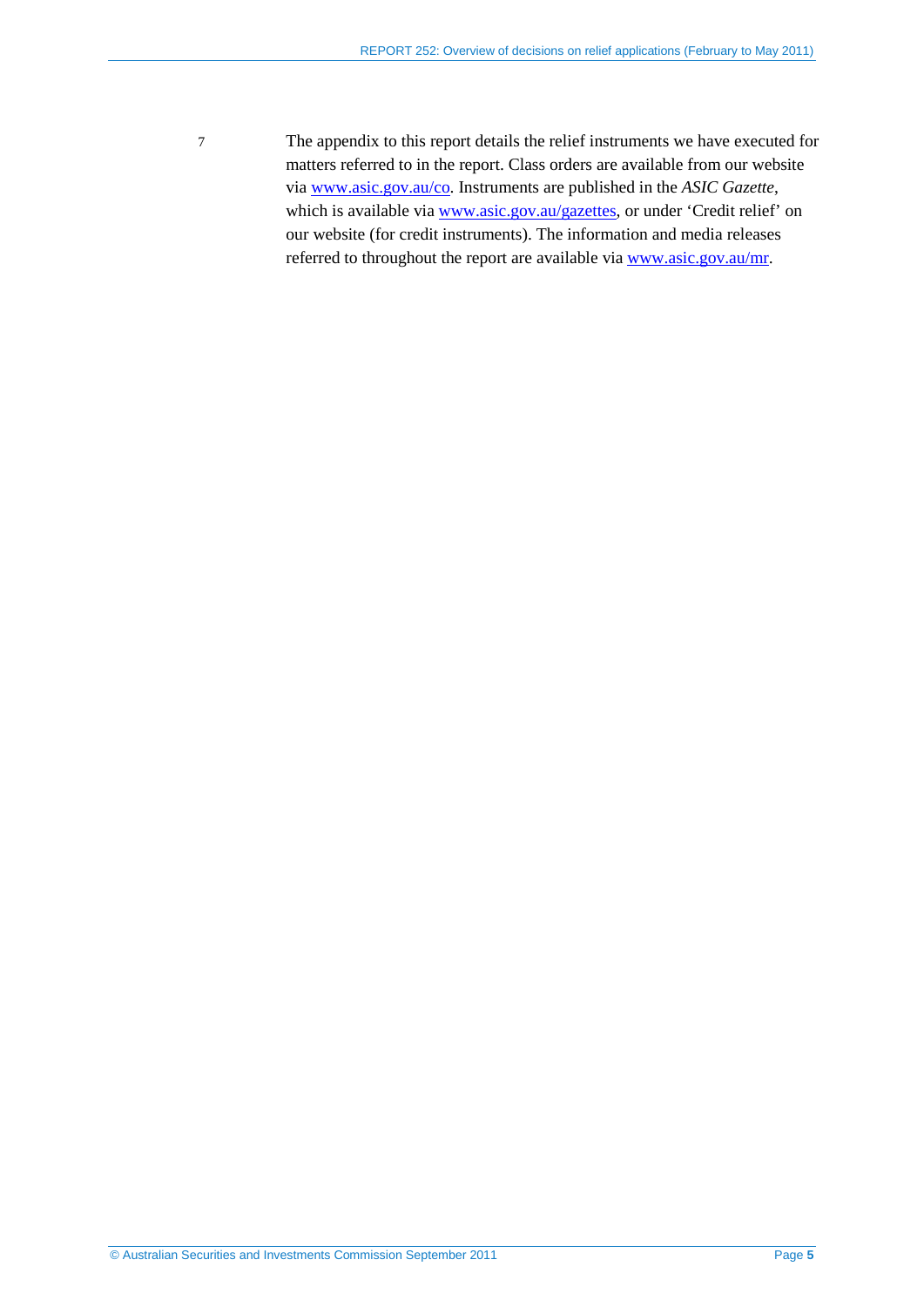## <span id="page-5-4"></span><span id="page-5-0"></span>**A Licensing relief**

#### **Key points**

This section outlines some of our decisions on whether to grant relief under s911A(2) and 926A(2) of the Corporations Act from the requirement to hold an Australian financial services (AFS) licence. It also describes the relevant regulatory guides we updated.

### <span id="page-5-5"></span><span id="page-5-2"></span><span id="page-5-1"></span>**Relief granted**

#### **Licensing relief for a water rights tender**

8 We granted relief to an operator of a water rights tender from the managed investment, licensing, anti-hawking and financial product disclosure provisions of the Corporations Act. Relief was sought on terms substantially similar to Class Order [CO 02/211] *Managed investment schemes—Interests not for money*. The operator conducted a tender for water rights, which allowed vendors to contribute their water rights for sale to purchasers. Under the arrangement the operator pooled, marketed and sold the water rights. The net sale proceeds were then distributed to the vendors in proportion to their contribution. The operator submitted that it was unable to meet the condition set out in paragraph (c) of Schedule B of [CO 02/211] as each offeree (being the vendor of the water rights) did not produce the water rights.

<span id="page-5-3"></span>9 We granted relief for the following reasons:

- The relief was broadly consistent with our policy in Regulatory Guide 80 *Managed investment schemes—Interests not for money* (RG 80) to provide licensing relief for certain types of transactions that involve the offer or issue of interests in a managed investment scheme not for money. We considered that this policy applied to water rights obtained in the vendors' ordinary course of business.
- The trading of the water rights was subject to alternative regulation that governs their transfer.
- The tender was not intended to be ongoing and it would be disproportionately burdensome in the circumstances for the applicant to comply with the licensing, anti-hawking, disclosure and scheme registration requirements under the Corporations Act.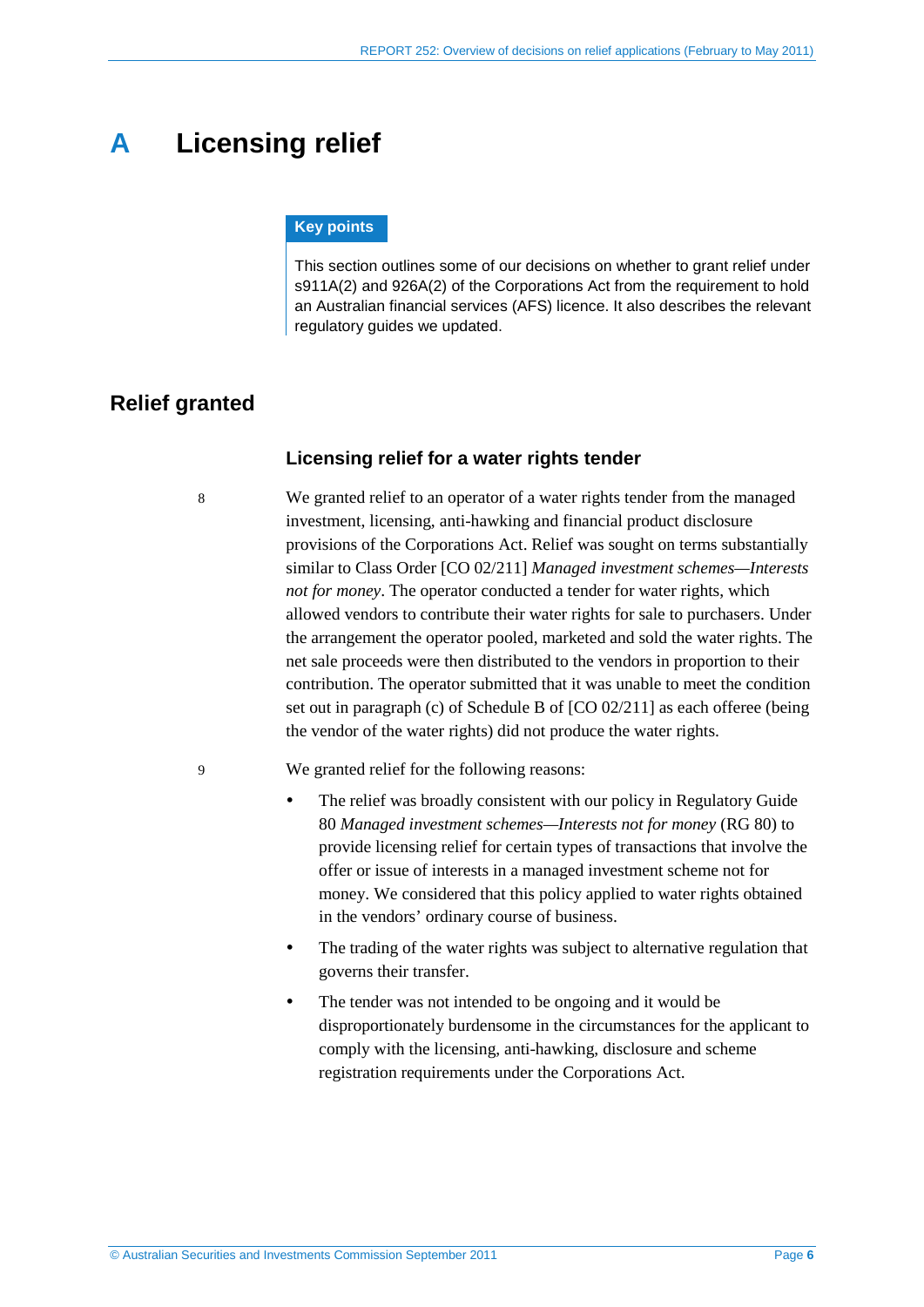#### <span id="page-6-1"></span>**Licensing relief for provision of general advice in advertising**

<span id="page-6-2"></span>10 We granted relief to the operator of a non-cash payment scheme so it could publish advertisements that contained general advice about the non-cash payment products issued by its members. The relief allows the provision of general advice in advertising in the media, on billboards, brochures or flyers, or through electronic services that are similar to the media, billboards, brochures or flyers. The relief granted was based on that available to product issuers for general advice on their own products—that is, the relief only applies where the disclosure in the advertisements is consistent with disclosure that would be required to be given by product issuers in advertisements for their own products.

#### <span id="page-6-3"></span>11 We granted this relief for the following reasons:

- We considered that, given the large number of members, it would not be commercially viable for the entity to publish advertisements only as a representative of its members because individual approval from the members would be required.
- Through the terms of its agreements with the product issuers under the scheme, the entity had knowledge of, and control over, the terms of the non-cash payment products—this limited the risk of generic advertising material being misleading.
- The disclosure condition imposed—that is, the advertisement refers consumers to the issuer's Product Disclosure Statement (PDS) minimises the risk that consumers would rely only on the advertisement and without considering the PDS.

#### **Licensing relief for a scheme of arrangement, trust schemes and related sale facilities**

<span id="page-6-0"></span>12 We granted relief from the managed investment, licensing, anti-hawking and financial product disclosure provisions of the Corporations Act in relation to a transaction involving a contemporaneous scheme of arrangement, trust schemes and an off-market takeover bid. Relief was sought to enable a limited partnership formed under the laws of Bermuda (acquirer) to acquire, through its general partner, all the stapled securities in the target that were not held by its associate. Under the scheme of arrangement and trust schemes, all non-associated holders of stapled securities in the target were offered scrip consideration in the acquirer. Sale facilities were also available to allow the target stapled security holders to receive cash in lieu of scrip consideration. There were separate sale facilities available to ineligible foreign stapled security holders and all other stapled security holders. The takeover bid was conditional upon the scheme of arrangement and trust schemes not becoming effective.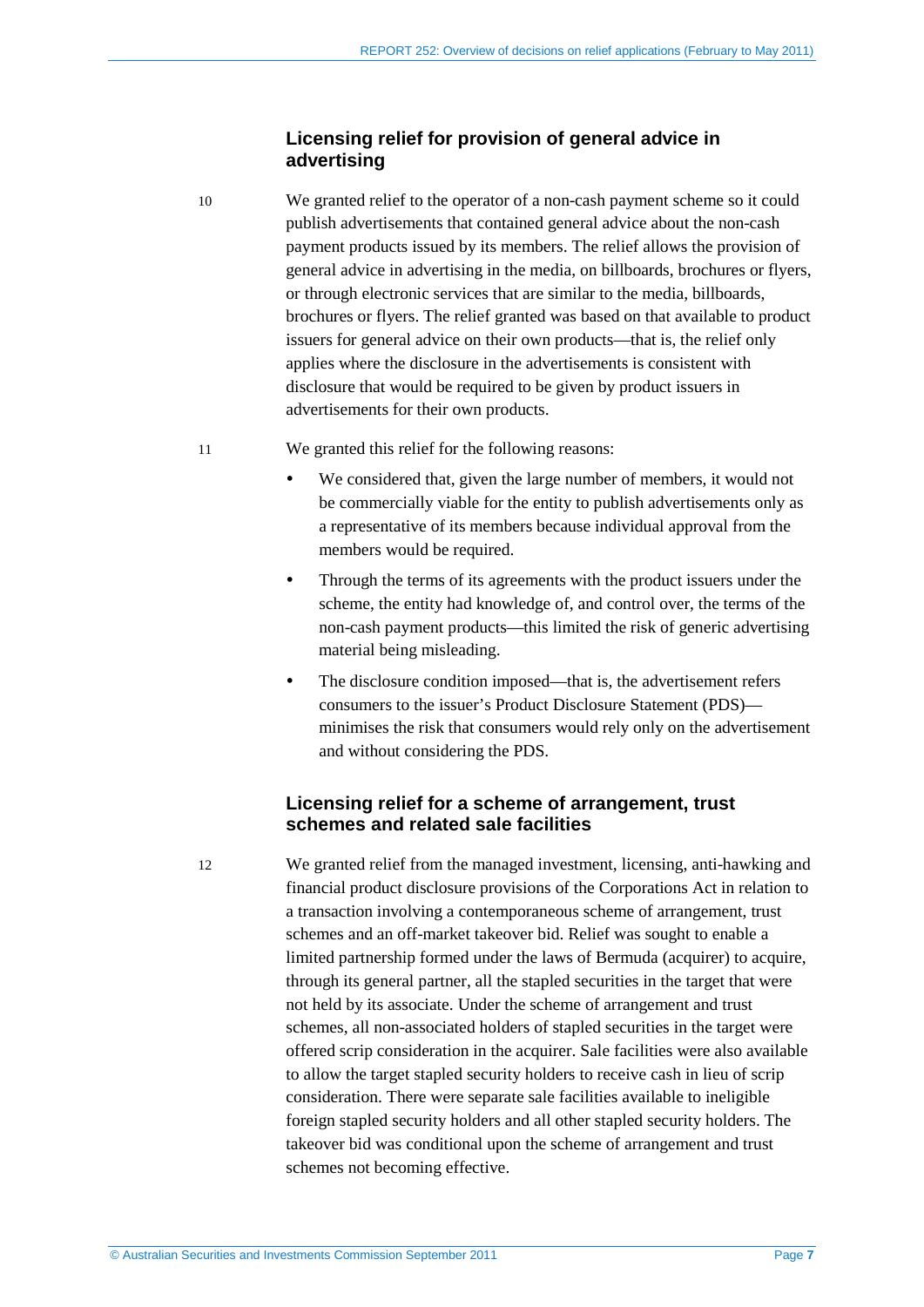- <span id="page-7-3"></span><span id="page-7-2"></span>13 We granted licensing and anti-hawking relief to the target, acquirer, general partner of the acquirer and associate in relation to the trust scheme for the following reasons:
	- The trust scheme is analogous to a Pt 5.1 scheme of arrangement, which is given licensing relief by Class Order [CO 03/606] *Financial product advice—Exempt documents*.
	- The policy rationale behind granting relief from the anti-hawking provisions in Class Order [CO 05/850] *Unsolicited offers under a regulated foreign takeover bid* was analogous in this case.
- 14 We also granted relief from the licensing and anti-hawking provisions in relation to the operation of the sale facilities. Relief under Class Order [CO 08/10] *Share and interest sale facilities* was not available because some, if not all, of the money to be held by a sale facility nominee would not be held following the sale of the scrip consideration on market, but from the payment of cash by the acquirer.
- 15 We considered that relief was within the policy of Regulatory Guide 161 *Share and interest sale facilities* (RG 161), the underlying policy intention of [CO 08/10]. We were also satisfied that the interest of participating stapled security holders would be adequately protected if relief was granted because:
	- the use of volume-weighted average price (VWAP) in determining the price under the sale facilities had a sufficient level of objectively;
	- the proceeds of the sale facilities would be returned to target stapled security holders within the same timeframe required under [CO 08/10]; and
	- disclosure in the explanatory memorandum would provide target stapled security holders with sufficient information for making an informed decision on whether or not to participate in the sale facilities.

## <span id="page-7-1"></span><span id="page-7-0"></span>**Relief refused**

#### **Refused licensing relief for an employee share scheme**

16 We refused to grant relief from the requirement to hold an AFS licence for the offer of performance rights in a form similar to Class Order [CO 03/184] *Employee share schemes*. The applicant sought to offer performance rights to employees of corporate authorised representatives and employees of entities in which the applicant (or its related bodies corporate) had voting power of not less than 20%. Such 'employees' did not fall within the definition of 'eligible employees' for the purposes of [CO 03/184]. Relief was refused in this instance because we did not consider there was a sufficient degree of mutual interdependence arising from the authorised representative relationship.

© Australian Securities and Investments Commission September 2011 Page **8**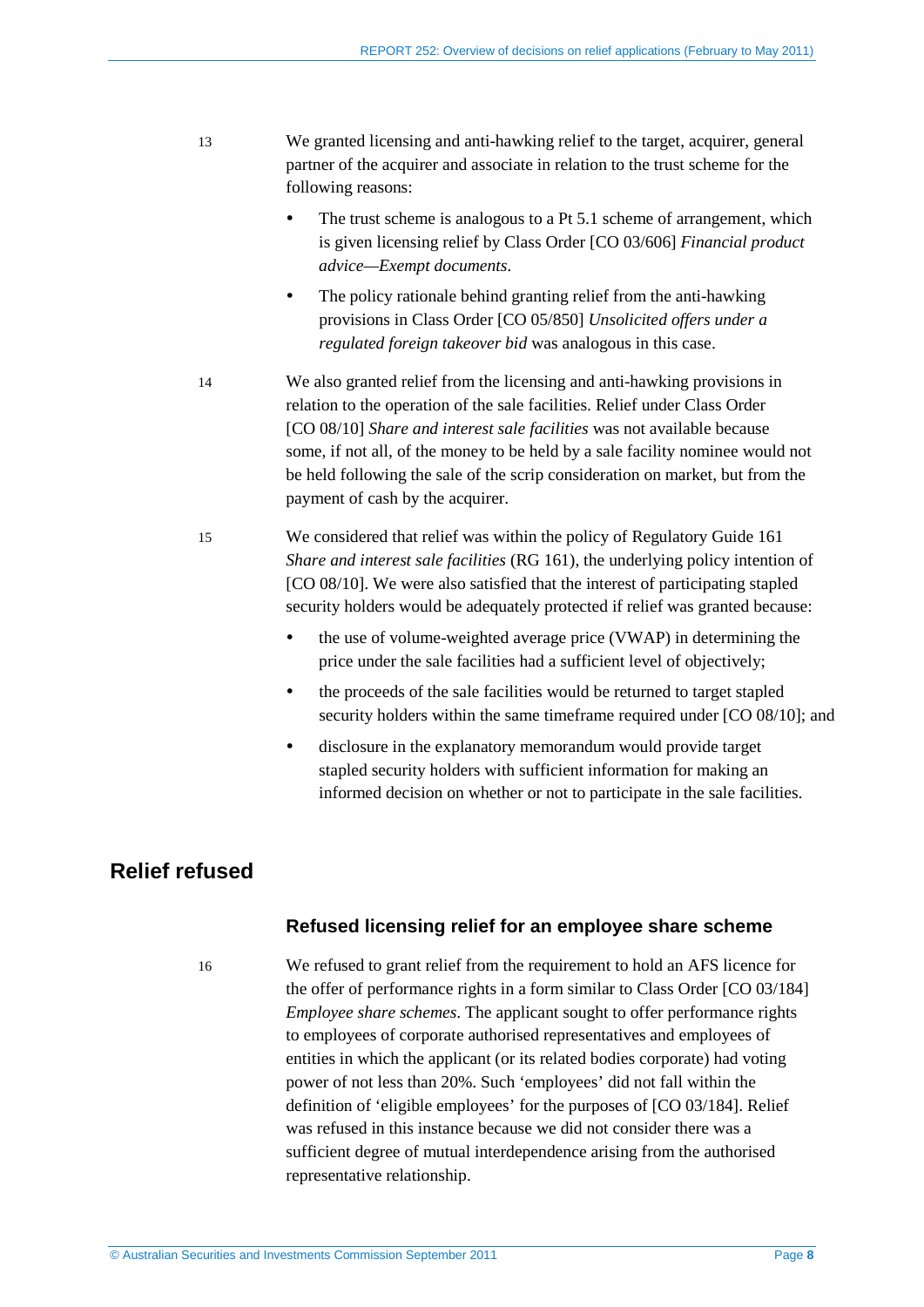## <span id="page-8-0"></span>**Publications**

17 We issued the following regulatory guides in relation to AFS licensing relief during the period of this report.

### **Regulatory guides**

**RG 36** *Licensing: Financial product advice and dealing,* **RG 121** *Doing financial services business in Australia,* **RG 170** *Prospective financial information* **and RG 175** *Licensing: Financial product advisers— Conduct and disclosure* 

18 We released updated versions of RG 36, RG 121, RG 170 and RG 175. The new versions of the guides remove outdated information and incorporate references to regulations released in recent months, including those affecting issuers of standard margin lending facilities, simple managed investment schemes and certain superannuation products. The amendments do not represent substantive policy changes.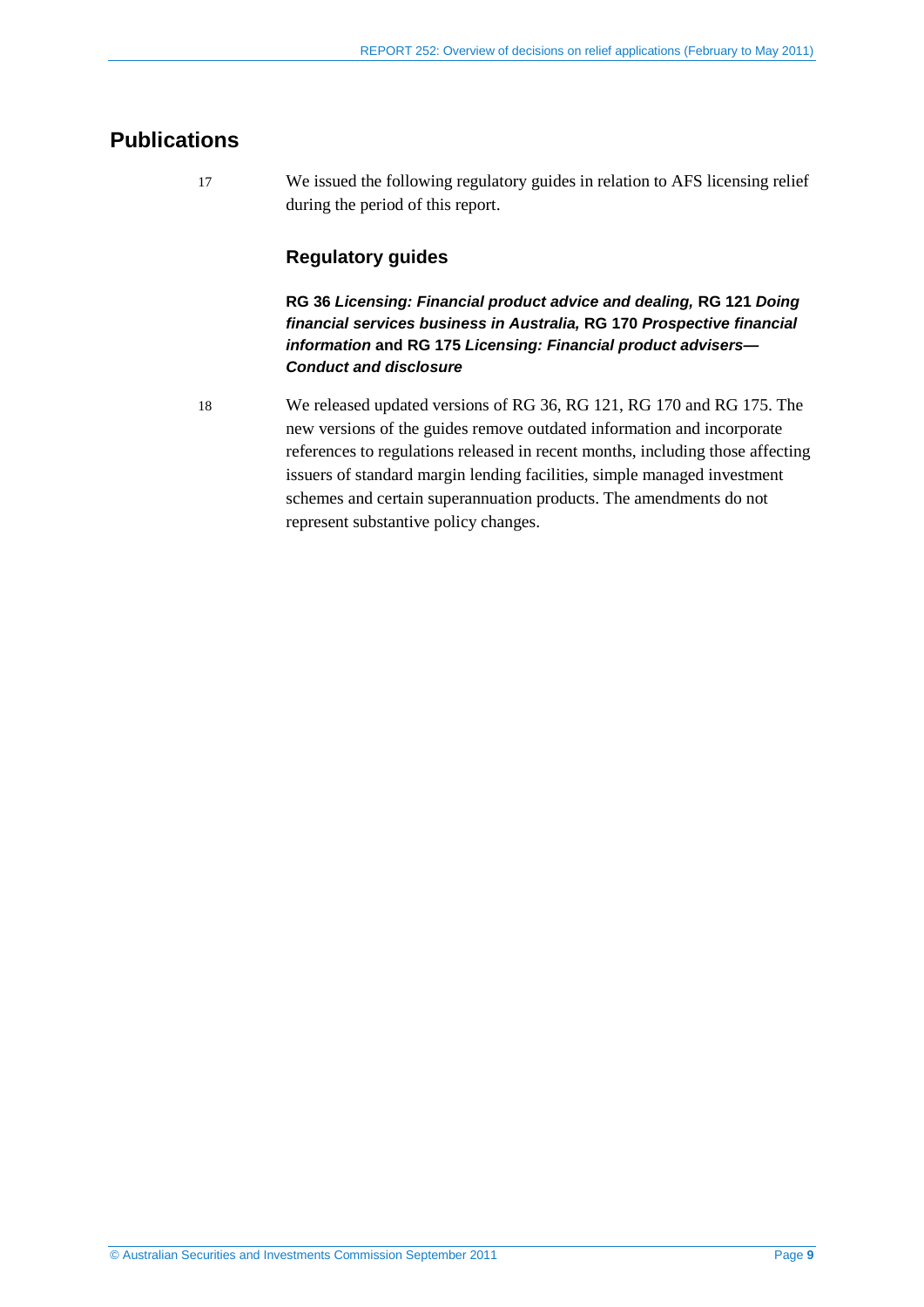## <span id="page-9-2"></span><span id="page-9-0"></span>**B Disclosure relief**

#### **Key points**

This section outlines some of the applications we have decided that relate to the Ch 6D requirements to provide prospectuses and other disclosure documents and the Ch 7 requirements to provide PDSs and Financial Services Guides (FSGs). It also discusses the relevant guidance and consultation papers we have issued.

## <span id="page-9-3"></span><span id="page-9-1"></span>**Prospectus relief**

#### **Disclosure relief to facilitate a renounceable rights issue**

- 19 We granted relief from Pt 6D.2 of the Corporations Act for a listed company that sought to undertake a renounceable rights issue with an accelerated institutional component, termed a pro-rata accelerated institutional, traditional retail entitlement offer (PAITREO). The PAITREO structure allowed retail investors to trade their entitlements to rights during the retail offer period.
- 20 The applicant could not rely on the exemption from disclosure available under s708AA of the Corporations Act, as modified by Class Order [CO 08/35] *Disclosure relief for rights issues*, because the terms of each offer were not the same, specifically, the ability to trade rights on the exchange market operated by ASX Limited (ASX) in the manner contemplated was a term of the offer available to retail investors, but not to institutional investors. We granted relief by modifying s9A so that the ability to trade rights in the manner contemplated would be disregarded when determining whether the offer satisfies the conditions in s9A(1) for a 'rights issue'.

21 We granted relief because the PAITREO structure:

- encourages retail participation, since retail investors are able to trade their rights nearer to the time when institutional investors are able to renounce their entitlements, and therefore take advantage of any favourable proximate market conditions and pricing of rights;
- does not offend the purpose underpinning the rights issue disclosure exemption, and specifically the principle of providing existing members with the opportunity to acquire new securities at the same offer price and in proportion to their holdings (see RG 189.8); and
- does not compromise the investor protection afforded by the disclosure exemption (see RG 189.15).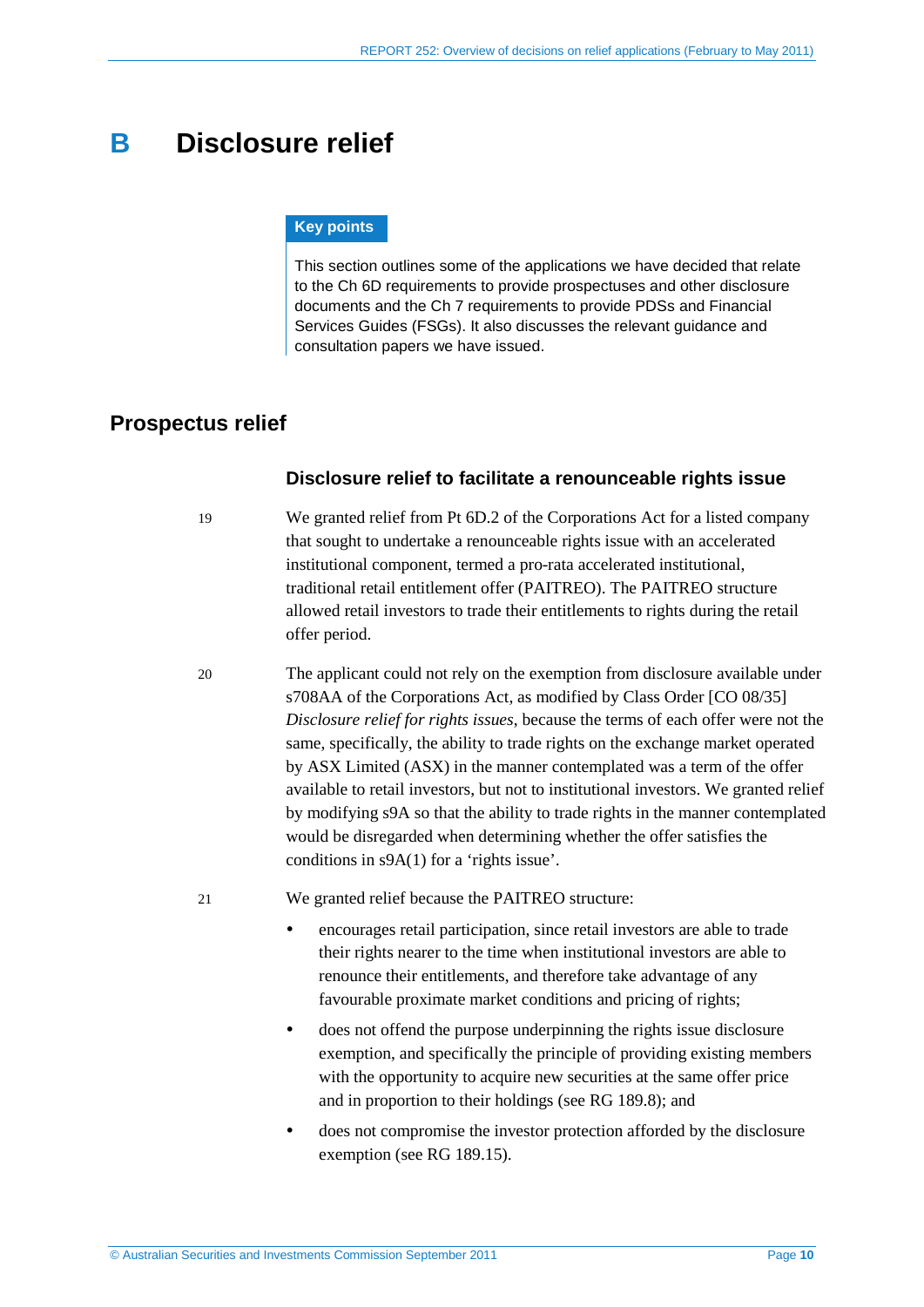## <span id="page-10-4"></span><span id="page-10-3"></span><span id="page-10-2"></span><span id="page-10-0"></span>**PDS relief**

### **PDS relief for a water rights tender**

22 In the matter referred to in paragraphs [8](#page-5-2)[–9,](#page-5-3) we also granted relief from Pt 7.9 of the Corporations Act for the reasons discussed.

#### **PDS relief for sales facilities**

23 In the matter referred to in paragraph [12,](#page-6-0) we also granted relief from the requirements in Divs 2–5A of Pt 7.9 of the Corporations Act in relation to the operation of the sale facilities for the reasons discussed.

## <span id="page-10-1"></span>**FSG relief**

#### **FSG relief for trust schemes**

24 In the matter referred to in paragraph [12,](#page-6-0) we also granted relief from the requirement to provide an FSG to the responsible entities of the target managed investment schemes. As target stapled security holders would receive the explanatory memorandum for the trust schemes, we considered that relief would not compromise the protection intended by Parliament and it would be disproportionately burdensome to require the provision of an FSG.

### **Refused relief to exempt a financial services provider from providing an FSG**

25 We refused relief to the trustee of a superannuation fund from the requirement to provide an FSG to fund members when financial services were provided by the administrator to the members. The trustee was required to provide an FSG because it caused the advice to be provided. We refused to grant relief because we were not satisfied that the application established that:

- the costs of compliance with the requirements to provide an FSG were disproportionate to the regulatory benefits of the requirements imposed; or
- there were any grounds for distinguishing the applicant from other providers of financial services who would be subject to the same requirements.

The trustee could also issue a joint FSG with the administrator.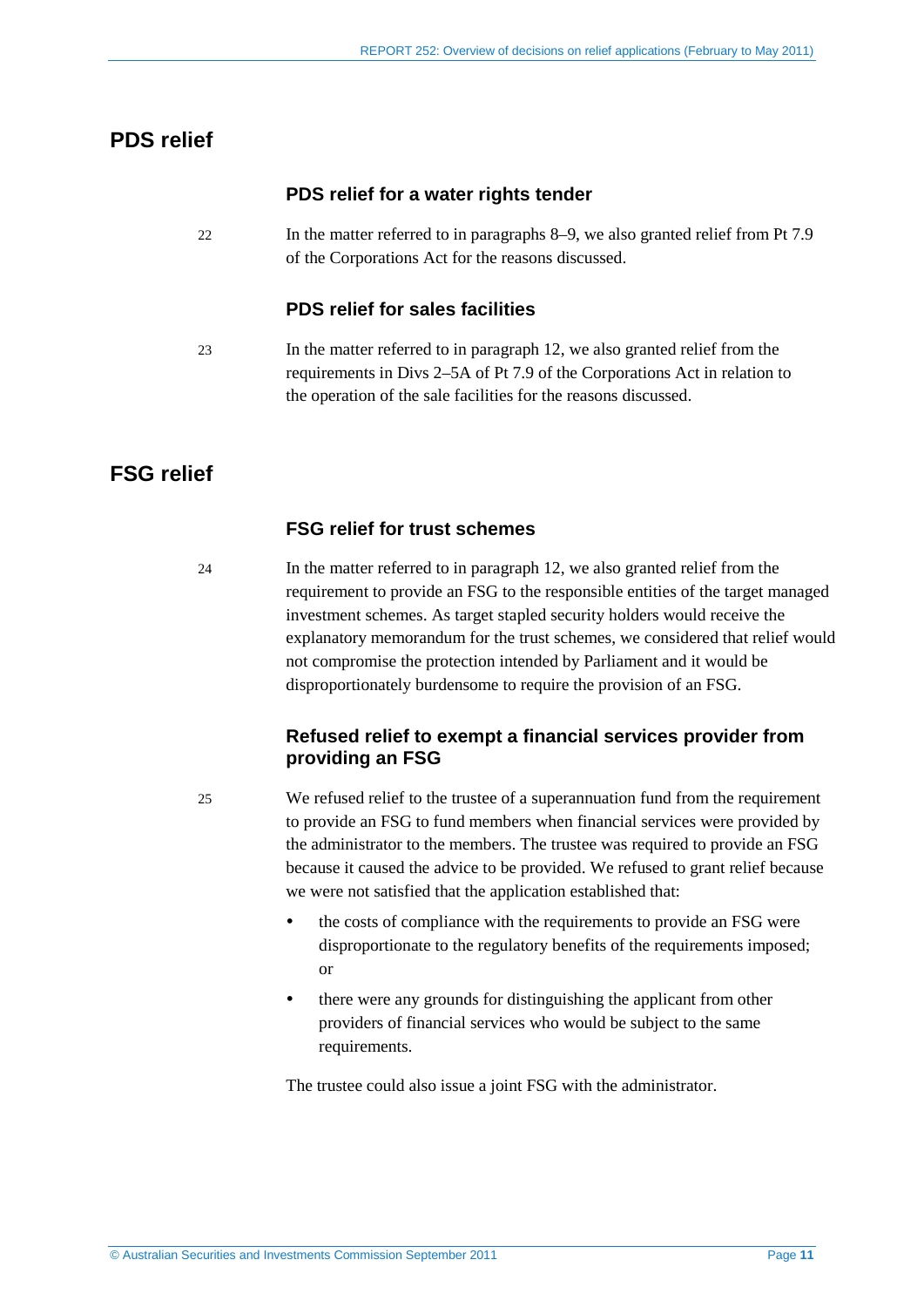## <span id="page-11-0"></span>**Other disclosure relief**

#### **Refused disclosure relief for new investment options**

26 We refused to take a no-action position on past non-compliance with reg 7.9.20(1)(n) of the Corporations Regulations 2001 (Corporations Regulations) by a trustee of superannuation funds. We also refused to grant relief to the trustee for future non-compliance with the regulation. The superannuation funds included investment options that had started operating in the 12 months before the application. The trustee had sent periodic statements to members that did not include long-term return information for the new investment options (as required by reg  $7.9.20(1)(n)$ ). The trustee also did not want to include the long-term return information in the periodic statements for next reporting period (ended before 30 June 2011) for the new investment options. The trustee argued that because the investment options had started operating in the last 12 months, there was no relevant information to report on the basis that the returns were not of a long-term nature.

27 We refused the applications because it was clear from reg 7.9.20AA(12) and the relevant explanatory memorandum that return information must be disclosed for investment options, regardless of when the investment options started operating. Further, the trustee failed to demonstrate that compliance would impose disproportionate burdens.

#### **Refused disclosure relief for an employee share scheme**

28 In the matter referred to in paragraph [16,](#page-7-1) we refused relief from Pts 6D.2, 6D.3 and 7.9 of the Corporations Act for the offer of performance rights without a regulated disclosure document for the same reasons as discussed.

## <span id="page-11-1"></span>**Publications**

29 We issued the following regulatory guide and consultation papers in relation to disclosure relief during the period of this report.

### **Regulatory guide**

#### **RG 190** *Offering securities in New Zealand and Australia under mutual recognition*

30 We released updated guidance for Australian and New Zealand issuers offering shares, debentures or interests in managed or collective investment schemes in both countries. RG 190 explains the requirements under the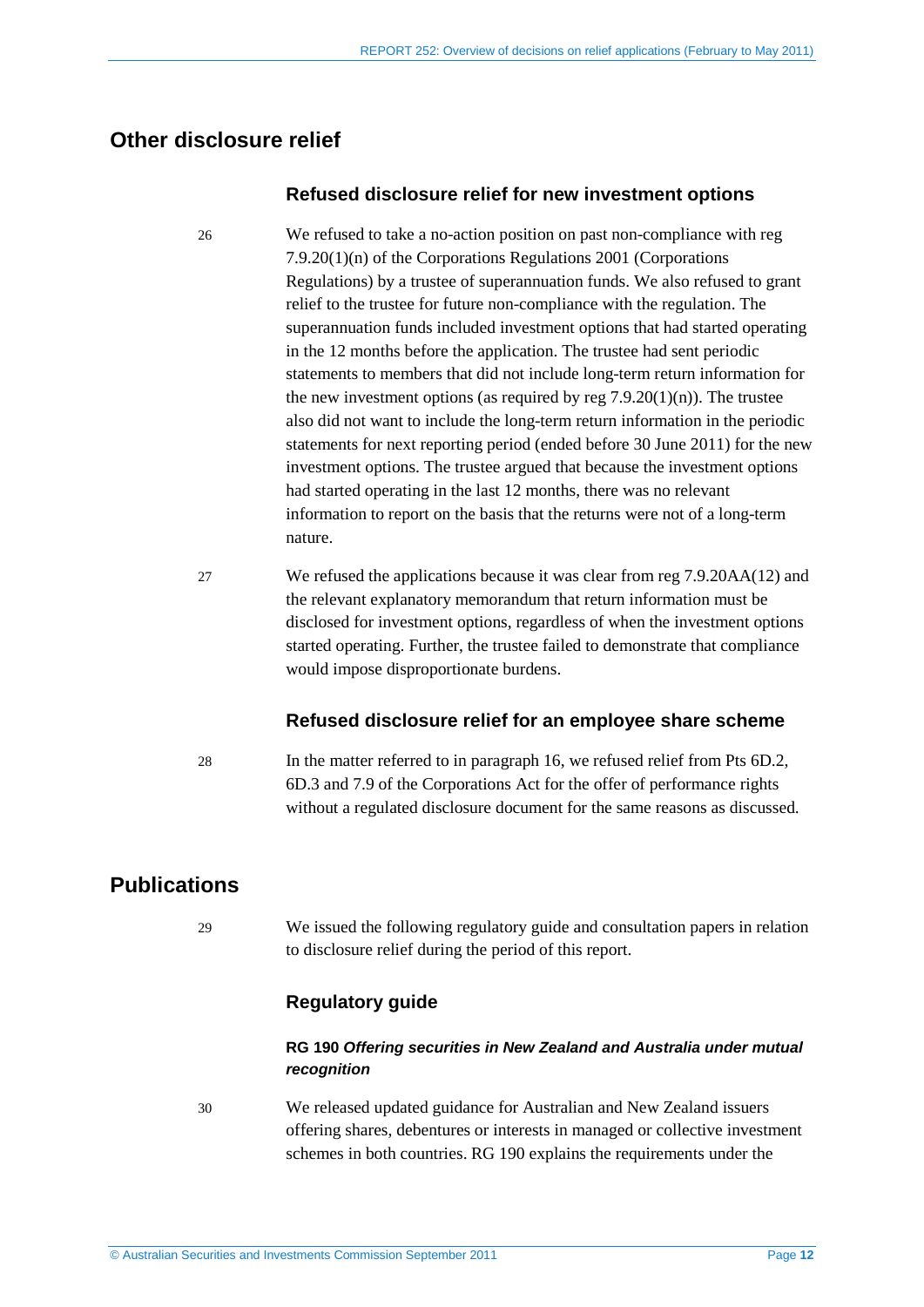mutual recognition of securities offering schemes and the role the regulators play in relation to an offer. The key updates are:

- more detailed guidance by inserting references to underlying statutory requirements;
- information relating to relevant forms and lodgement processes;
- comment on the applicability of dispute resolution schemes;
- reference to certain relief powers that enable each regulator to declare a recognised offer if certain requirements are not met by issuers; and
- more guidance on the offers that can be recognised under the scheme where the issuer or offeror has obtained relief in its home jurisdiction.

#### **Consultation papers**

#### **CP 147** *Hedge funds: Improving disclosure for retail investors*

- 31 CP 147 outlines proposals to improve disclosure for retail investors who invest in hedge funds. CP 147 introduces disclosure principles and benchmarks for hedge funds and sets out the specific characteristics of the fund that we think ought to be addressed in a PDS. The suggested improvements will enable retail investors to make more informed decisions about investing in hedge funds and allow them to compare the products and business models of different issuers.
- 32 As part of the consultation, we also sought feedback on how the proposed disclosure guidance will interact with the tailored PDS requirements for simple managed investment schemes.

#### **CP 151** *Debt securities: Modifying the naming provisions and advertising requirements*

- 33 CP 151 outlines proposals for revising our policy on how debt securities can be described in offer documents and the preferred form of advertising for these instruments. The proposals:
	- consult on possible class order relief to provide for a new class of debt security (in addition to the current classes of 'debenture', 'mortgage debenture' and 'unsecured note') called a 'note', providing certain conditions (including sufficiency of security) are met; and
	- revise our advertising standards for offers of debt securities and interests in mortgage schemes—in particular, the standards relating to risk of loss and comparing these types of securities with bank deposits.

#### **CP 155** *Prospectus disclosure: Improving disclosure for retail investors*

34 CP 155 sets out proposals to address the problems we have identified with prospectuses and assist issuers and their advisers to produce prospectuses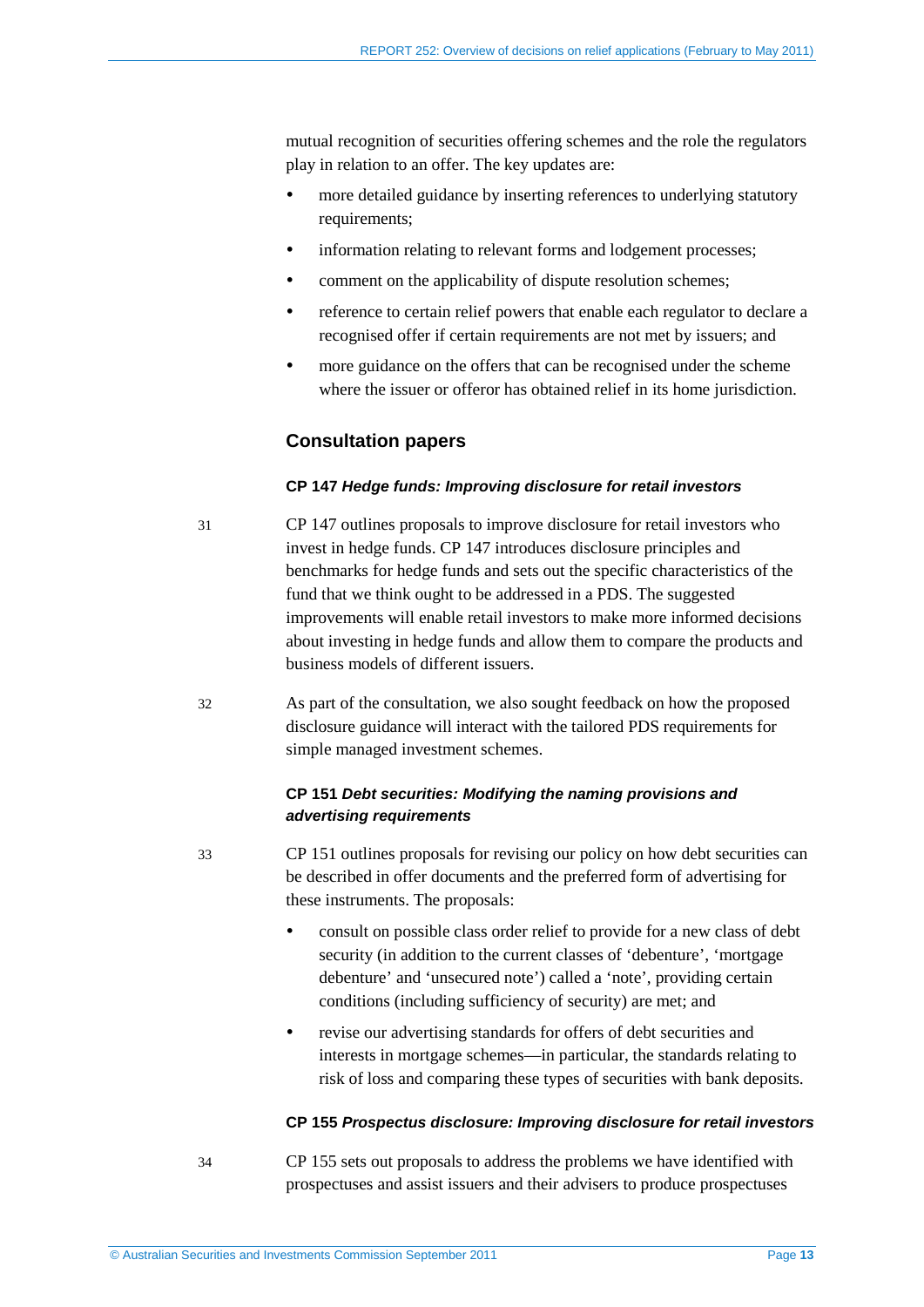that help retail investors make informed investment decisions. CP 155 includes a draft regulatory guide which explains the type of disclosure that will generally be required for a prospectus. The key proposals give new guidance on how to:

- word and present prospectuses and other documents in a 'clear, concise and effective manner'; and
- satisfy the content requirement for prospectuses.

#### **CP 154** *Infrastructure entities: Improving disclosure to retail investors—Further consultation*

35 CP 154 outlines further proposed disclosure requirements that will apply to infrastructure entities to improve the quality of information available to retail investors. The proposed benchmarks and disclosure principles are designed to enable retail investors to make more informed investment decisions and compare business models of different infrastructure entities. We previously consulted on proposals for improved disclosure in Consultation Paper 134 *Infrastructure entities: Improving disclosure to retail investors* (CP 134) and have amended some of our proposals in response to submissions provided.

#### **CP 156** *Retail OTC derivative issuers: Financial requirements*

36 CP 156 seeks feedback on the financial requirements for issuers of over-thecounter (OTC) derivatives, such as contracts for difference (CFDs) or margin foreign exchange (FX), to retail investors. Our proposals are aimed at ensuring issuers are appropriately capitalised so that equity owners of the business have a sufficient financial interest in the health of the business and its compliance with the law, and the business has the financial strength to cope with anticipated expenses and with costs and losses arising from unexpected operating risks.

#### 37 The key proposals are to:

- require rolling 12-month cash flow projections to increase the visibility of cash flow issues in a 'business as usual' situation; and
- change both the quantum and liquidity of the financial resources requirement by requiring a minimum level of net tangible assets (NTA) that must be held in liquid form, pairing this requirement with a reporting framework which encourages issuers to maintain adequate financial resources.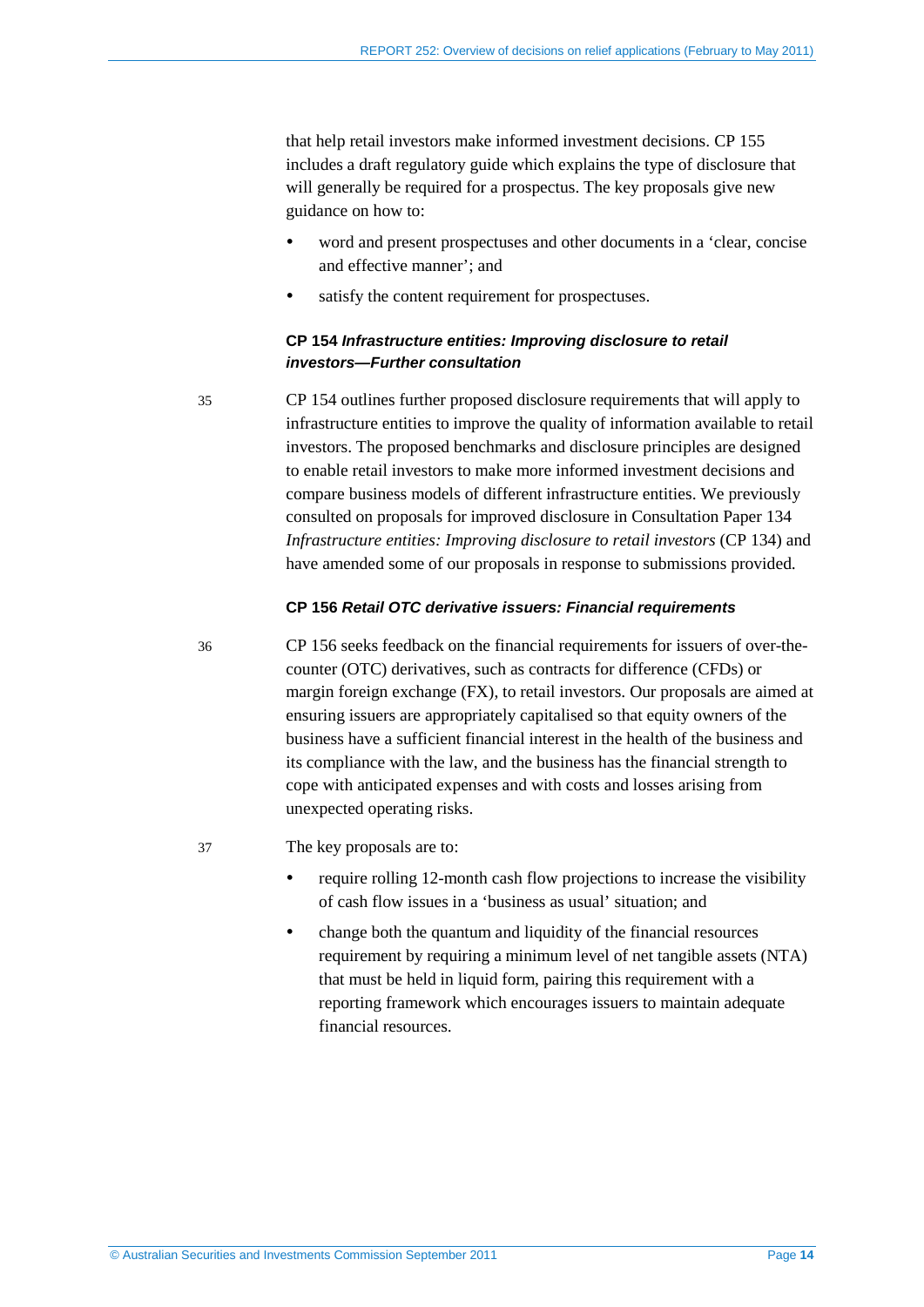## <span id="page-14-4"></span><span id="page-14-3"></span><span id="page-14-0"></span>**C Managed investment relief**

#### **Key points**

This section sets out some of the circumstances in which we have granted or refused relief under s601QA from the provisions of Ch 5C of the Corporations Act. It also describes the relevant class order we issued.

## <span id="page-14-5"></span><span id="page-14-1"></span>**Registration**

#### **Managed investment relief for a water rights tender**

38 In the matter referred to in paragraphs [8](#page-5-2)[–9,](#page-5-3) we also granted relief from s601ED of the Corporations Act in relation to the operation of the managed investment scheme for the reasons discussed.

#### **Managed investment relief for sale facilities**

39 In the matter referred to in paragraph [12,](#page-6-0) relief was also granted from the managed investment provisions under Ch 5C in relation to the operation of the sale facilities for the reasons discussed.

## <span id="page-14-2"></span>**Other relief relating to registered schemes**

#### **Relief to allow withdrawal payments on hardship grounds for aged care**

40 Relief was granted to the responsible entity of several registered schemes to vary the terms of existing relief (granted in August 2010) that enables withdrawal payments to be made to members on hardship grounds, without the responsible entity complying with its equal treatment obligation under  $s601FC(1)(d)$  and Pt 5C.6 of the Corporations Act. The terms of the relief were varied to extend the hardship criterion for payments to fund specific modifications to a principal place of residence or motor vehicle that are necessary to accommodate special needs arising from a severe disability, to include special needs that arise from 'aged care', 'flexible care' or 'community care', as those terms are defined in the *Aged Care Act 1997* (Cth). We also included a new hardship ground of aged care accommodation payments with a separate hardship cap of \$300,000 per calendar year.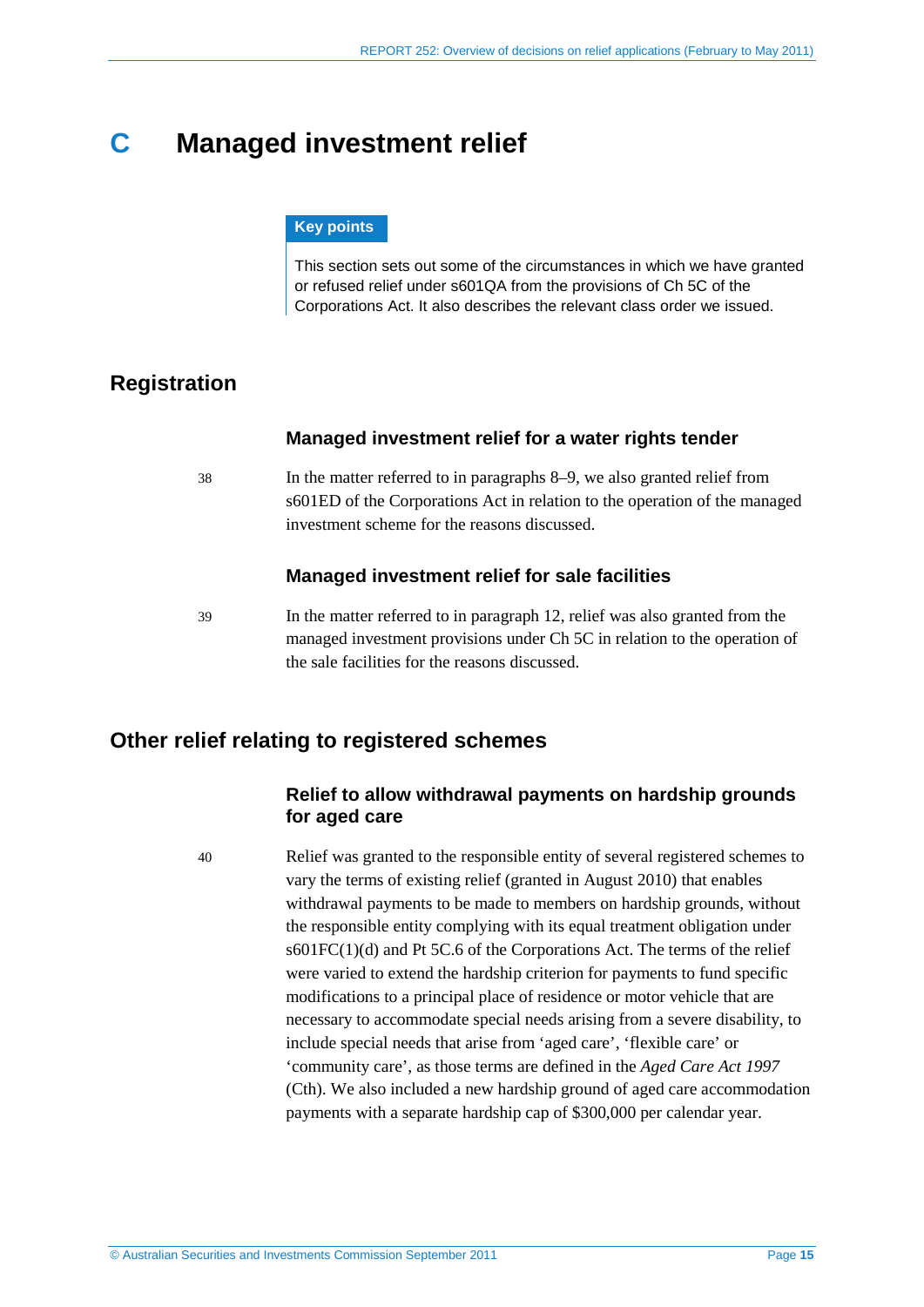#### <span id="page-15-2"></span>**Relief to facilitate withdrawal payments to flood-affected members**

<span id="page-15-3"></span>41 We granted relief to the responsible entity of certain registered schemes from s601FC(1)(d) and Pt 5C.6 to facilitate withdrawal payments to members of the schemes who may not have been able to submit withdrawal requests due to circumstances outside their control. The responsible entity made withdrawal offers to members in December 2010. The period in which members could accept the withdrawal offer by submitting a withdrawal request closed on 19 January 2011. However, because of the significant flooding in areas of New South Wales, Queensland and Victoria, the responsible entity was concerned that some members may have been unable to submit valid withdrawal requests within the offer period.

<span id="page-15-1"></span><span id="page-15-0"></span>42 We granted relief to allow for withdrawal payments to be made to members who would have otherwise had their withdrawal requests processed on time if they had not been affected by flooding. The relief was granted because members in flood-affected areas would be disadvantaged in not being able to participate in the withdrawal offer due to circumstances outside their control. Further, the schemes had sufficient liquidity to make the maximum withdrawal payments to the members affected by the floods if they had been able to submit a withdrawal request within the offer period. Relief was granted by way of individual relief instrument rather than a variation to the existing hardship relief because the circumstances in this case did not involve the type of hardship contemplated by the standard hardship policy.

#### **Equal treatment relief for trust schemes and sales facilities**

43 In the matter referred to in paragraph [12,](#page-6-0) we also granted relief to permit the responsible entities of the target managed investment schemes to treat ineligible foreign members differently from all other members. Relief was required because the terms of the trust scheme required that ineligible foreign members be divested of their target stapled securities and receive cash in lieu of scrip consideration under a sale facility. In addition, the price offered for scrip consideration under the sale facility for ineligible foreign members differed from the price offered to all other members under a separate sale facility.

- 44 We granted the equal treatment relief for the following reasons:
	- Offering the scrip consideration to ineligible foreign members would mean that the responsible entities would be required to comply with the regulatory requirements in a number of overseas jurisdictions. This would impose disproportionately high costs and burdens on the responsible entities.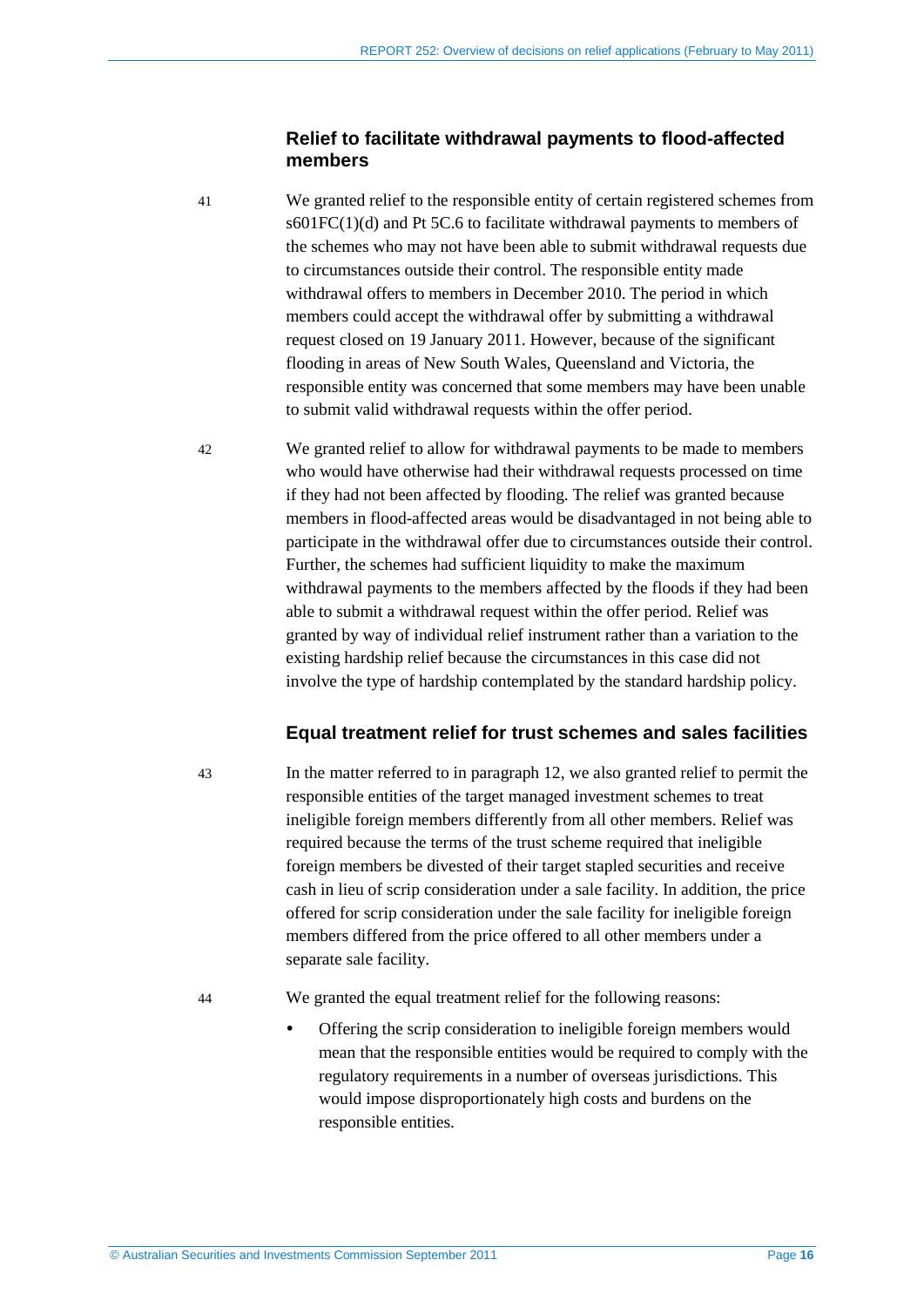We were satisfied that the potential consumer detriment would be minimal and outweighed by the commercial benefits in providing relief. The prices under the two sale facilities were essentially market valuebased prices based upon the same exchange ratio but with a timing difference. The reason for the differential timing is that the price under the sale facility for ineligible foreign members was calculated close to the implementation date to reflect the value of the scrip consideration. Relief would also enable members to receive information on the price of the scrip consideration offered under the sale facility before voting on the proposals.

## <span id="page-16-0"></span>**Publications**

45 We issued the following class order in relation to managed investment relief during the period of this report.

### **Class order**

#### **[CO 11/128]** *Variation to Class Order [CO 10/333]*

46 Under the Corporations Act, a funded class action constitutes a 'managed investment scheme'. Class Order [CO 10/133] *Funded representative proceedings and funded proof of debt arrangements* provides temporary relief from the obligations in Chs 5C and 7 to lawyers and funders involved in legal proceedings structured as funded representative proceedings and funding claims lodged with liquidators to prove in the winding up of an involvement company.

47 [CO 11/128] amends [CO 10/133] to further enable the temporary operation of a litigation funding scheme and a proof of debt funding scheme without compliance with the requirements of the Corporation Act until 30 June 2011. This is to allow additional time for the Australian Government to implement the legislative reform for litigation funding schemes and proof of debt schemes.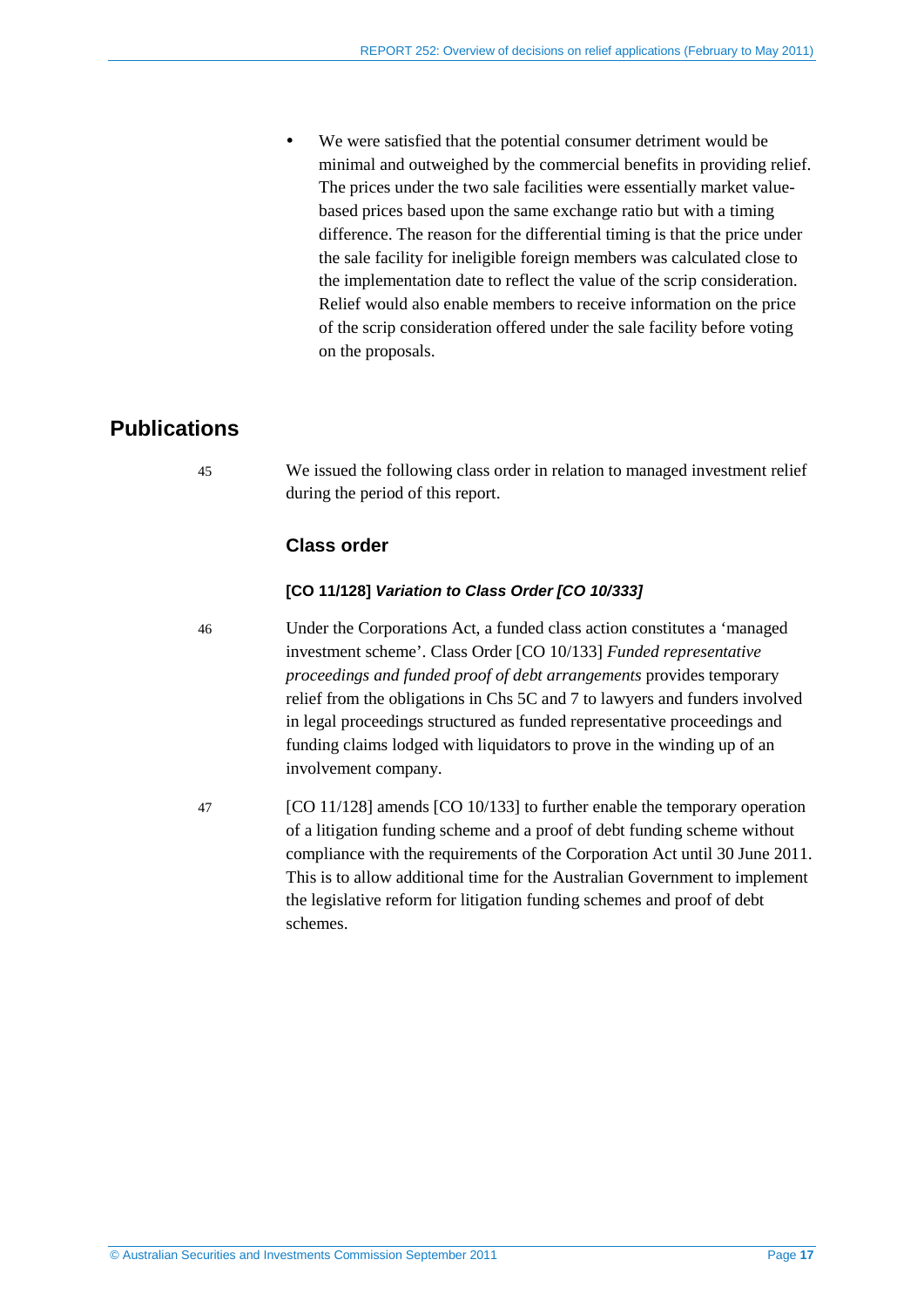## <span id="page-17-3"></span><span id="page-17-0"></span>**D Mergers and acquisitions relief**

#### **Key points**

This section outlines some of the circumstances in which we have granted or refused relief from the provisions of Chs 2J, 6, 6A and 6C under s259C, 655A, 669 and 673 respectively. It also discusses the relevant consultation paper we issued.

### <span id="page-17-4"></span><span id="page-17-1"></span>**Acquisition of relevant interests in voting shares**

#### **Relief to US underwriters**

48 We granted relief from s606 to underwriters domiciled in the United States of America (US) in relation to an Australian company's initial public offering (IPO) of securities in the US. The US underwriters were unable to rely on item 13 of s611 because the definition of a 'disclosure document' in item 13 of s611 does not extend to a US prospectus. We took the view that the relief was analogous to the statutory exemption provided to Australian underwriters for bona fide underwriting.

<span id="page-17-5"></span>49 We also granted relief to US underwriters who would acquire a relevant interest in greater than 20% of the shares on issue in an Australian company, by entering into voluntary escrow deeds in relation to an IPO of the company's securities in the US. The relief was analogous to that provided in Class Order [03/634] *Listing rule escrow* and reflected the differing market practices between the US and Australia for voluntary escrow deeds entered into in relation to a US IPO fundraising. The US underwriters were unable to rely on [CO 03/634] because it only extends to voluntary escrow deeds executed in favour of ASX.

### <span id="page-17-2"></span>**Takeovers**

### **Relief to extend the time by which consideration under a takeover bid must be paid**

50 We granted relief to extend the time by which consideration must be paid under a takeover bid by no more than two weeks. The bidder offered three alternative forms of consideration. The accepting shareholder was able to choose from cash, scrip or a combination of both (with the total amount of scrip to be limited). We granted a short extension for the bidder to pay the bid consideration to maximise the amount of scrip consideration an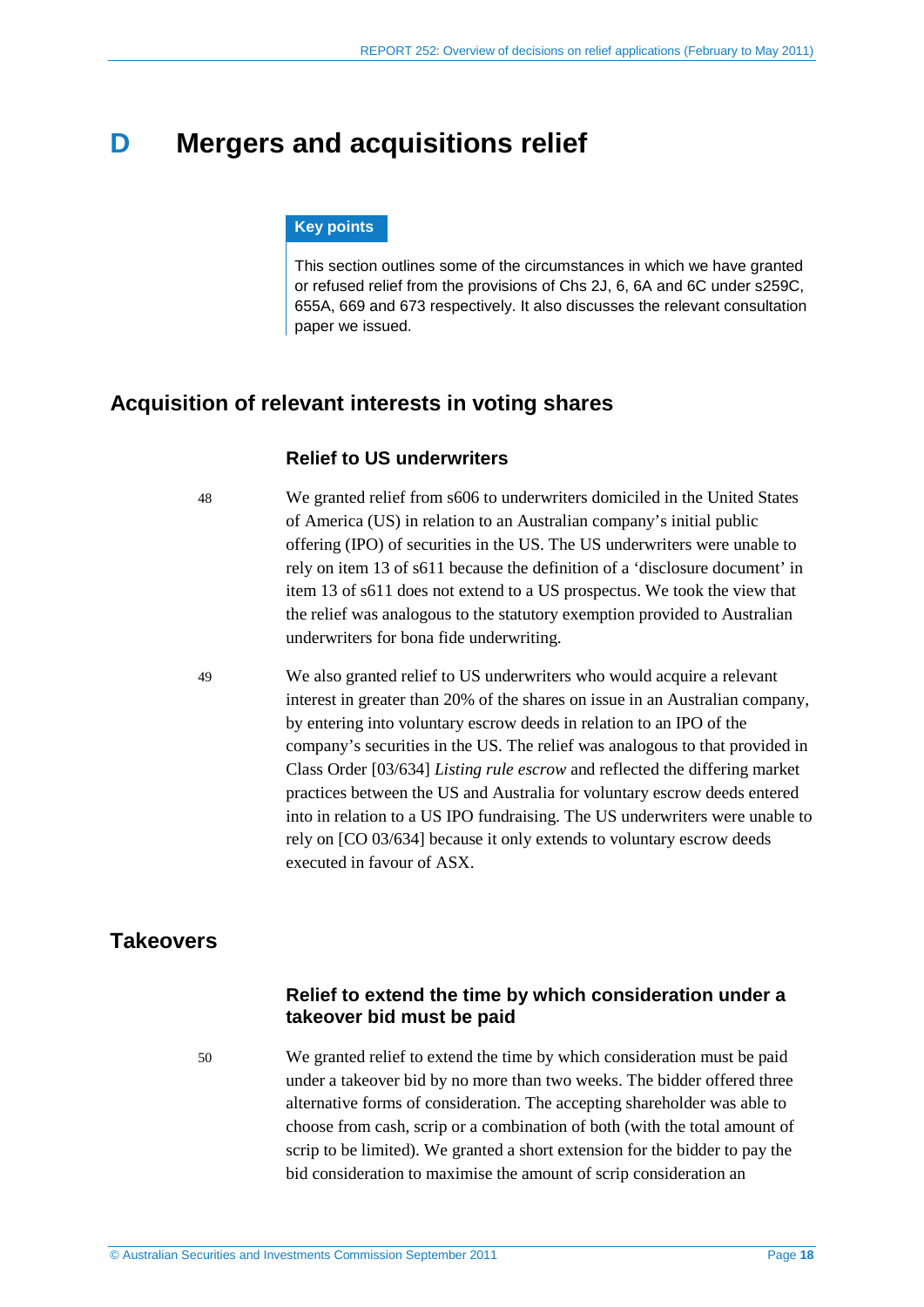<span id="page-18-1"></span><span id="page-18-0"></span>accepting shareholder could receive. We granted relief because the disadvantage to shareholders of having to wait a maximum of up to two weeks more to be paid was outweighed by the opportunity to increase the amount of scrip consideration an accepting shareholder could receive.

#### **Relief to treat securities as being in the same class**

51 We granted relief to modify s605(1), 618(1) and 619(2) of the Corporations Act to treat different classes of securities as one class for the purposes of a takeover bid. The bidder sought to issue one class of options as consideration on the same terms as the target's eight classes of options on issue. The bidder provided a report from an independent expert stating that in the expert's opinion the offer was equitable as between the classes based on Black Scholes valuation.

52 Notwithstanding the expert's opinion, we considered the difference in the premiums between the classes. We considered that there was an incentive for both the in-the-money option holders and out-of-the-money option holders to accept the offers. We were guided by the decision in *Re Hills Motorway Ltd* (2002) 43 ACSR 101 and looked at the rights of the different groups in totality. We considered that although there was a difference between the premiums of each of the classes of options, the offers being made to each holder appeared to be mutually advantageous and were sufficiently similar that the holders had a community of interest.

#### **Refused a partial exemption from the requirements to respond to a tracing notice**

53 We refused to grant a partial exemption from s672B of the Corporations Act in relation to a company's response to a beneficial tracing notice. The company was issued a beneficial tracing notice (first notice). The company responded to the notice within the relevant time period but provided insufficient information for s672B(1)(b). As a consequence, another beneficial tracing notice was served (second notice). The company sought a no-action letter for the partial compliance with the first notice and relief from s672B for the second notice. The company submitted that if it was required to comply with the first notice, the time period would have expired and there may have been an unintentional contravention of s672B(1)(b).

54 We refused to grant the relief on the basis that the company had all the necessary information to fully respond to the second notice and we were not satisfied that there were any special reasons why the information should be withheld. We also refused to take a no-action position for the first notice on the basis that the company complied and therefore, relief was not necessary.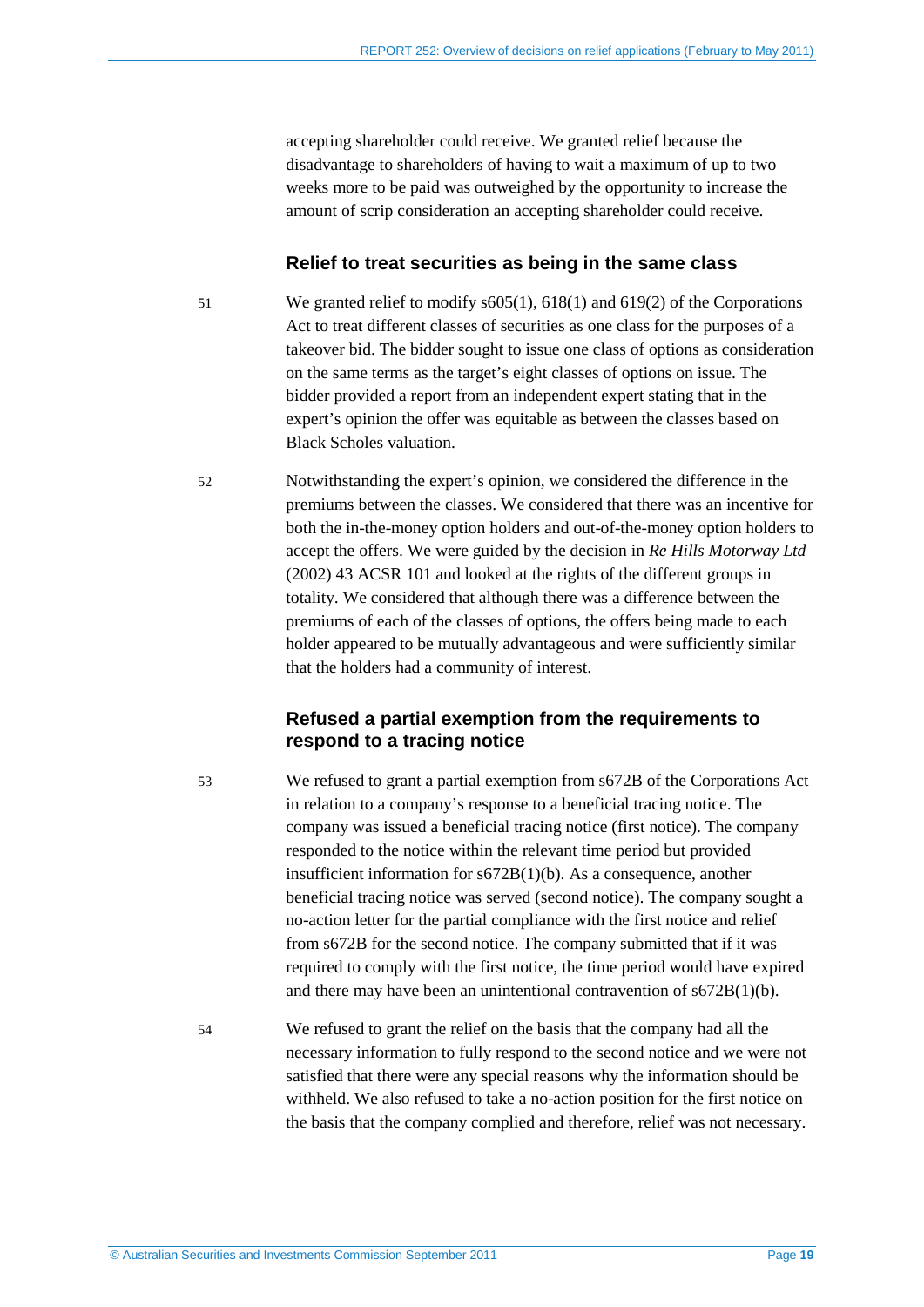## <span id="page-19-0"></span>**Publications**

55 We issued the following consultation paper in relation to mergers and acquisitions relief during the period of this report.

### **Consultation paper**

#### **CP 159** *Acquisitions approved by members: Update to RG 74*

56 CP 159 outlines proposals to update guidance on the takeovers exception for acquisitions approved by members in item 7 of s611 of the Corporations Act. The proposed update of Regulatory Guide 74 *Acquisitions agreed to by shareholders* (RG 74) emphasises that members need to be fully informed when deciding whether to give approval to acquisitions. The update will also take into account the substantial developments to the law since RG 74 was initially published in 1994. These developments include more specific disclosure requirements and an extension of the regime to listed managed investment schemes. There is also significant new guidance on the circumstances in which we will provide relief for 'trust schemes'.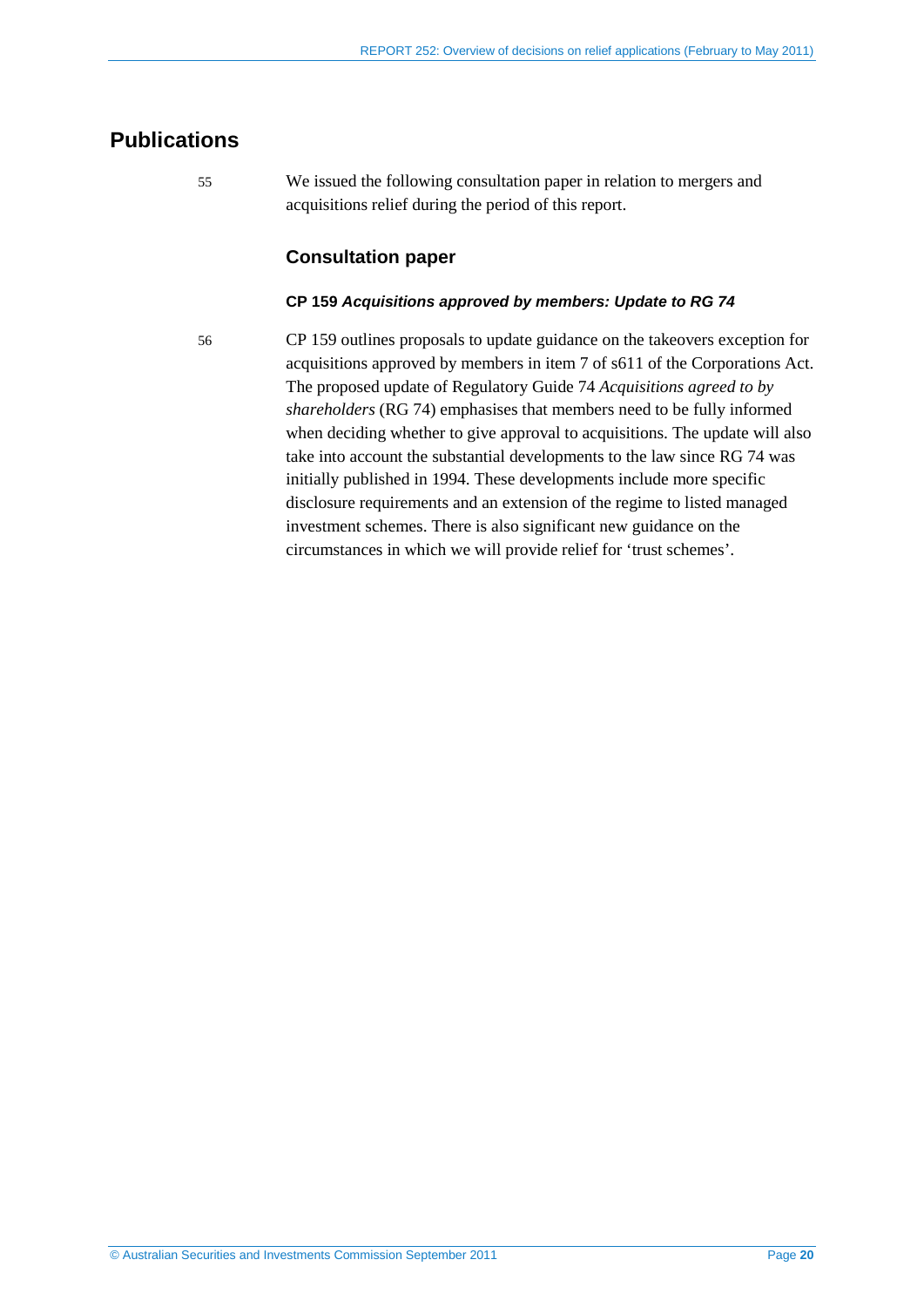## <span id="page-20-0"></span>**E Short selling relief**

#### **Key points**

This section outlines the relevant class orders and guidance we issued in relation to the short selling provisions in s1020B, and in notional s1020BC and 1020BD of the Corporations Act. There are no individual relief items to report during this period.

## <span id="page-20-1"></span>**Publications**

57 We issued the following class orders and regulatory guide in relation to short selling relief during the period of this report.

#### **Class orders**

#### **[CO 11/269]** *Variation of Class Order [CO 09/774]*

58 [CO 11/269] amends Class Order [CO 09/774] *Naked short selling relief for market makers* to allow licensed market makers to short sell securities in the Standard & Poor's (S&P)/ASX300 index, in order to hedge risk. [CO 09/774] previously only allowed licensed market makers to short sell securities in the S&P/ASX200 index.

#### **[CO 11/272]** *Substantial holding disclosure: Securities lending and prime broking*

- 59 [CO 11/272] notionally modifies numerous provisions of the Corporations Act to achieve better disclosure of substantial holdings arising from securities lending and prime broking activities.
- 60 In particular, [CO 11/272] notionally modifies:
	- the operation of  $s608(8)$  as it applies to a lender's relevant interest arising from its right to recall for the purposes of the substantial holding provisions;
	- $\bullet$  the information requirements under s671B(3) so that the consideration paid under a securities lending arrangement does not need to be included in any substantial holding notice; and
	- the information requirements under s671B(4) so that a standard form securities lending agreement and prime broking agreement does not need to be attached to a substantial holding notice.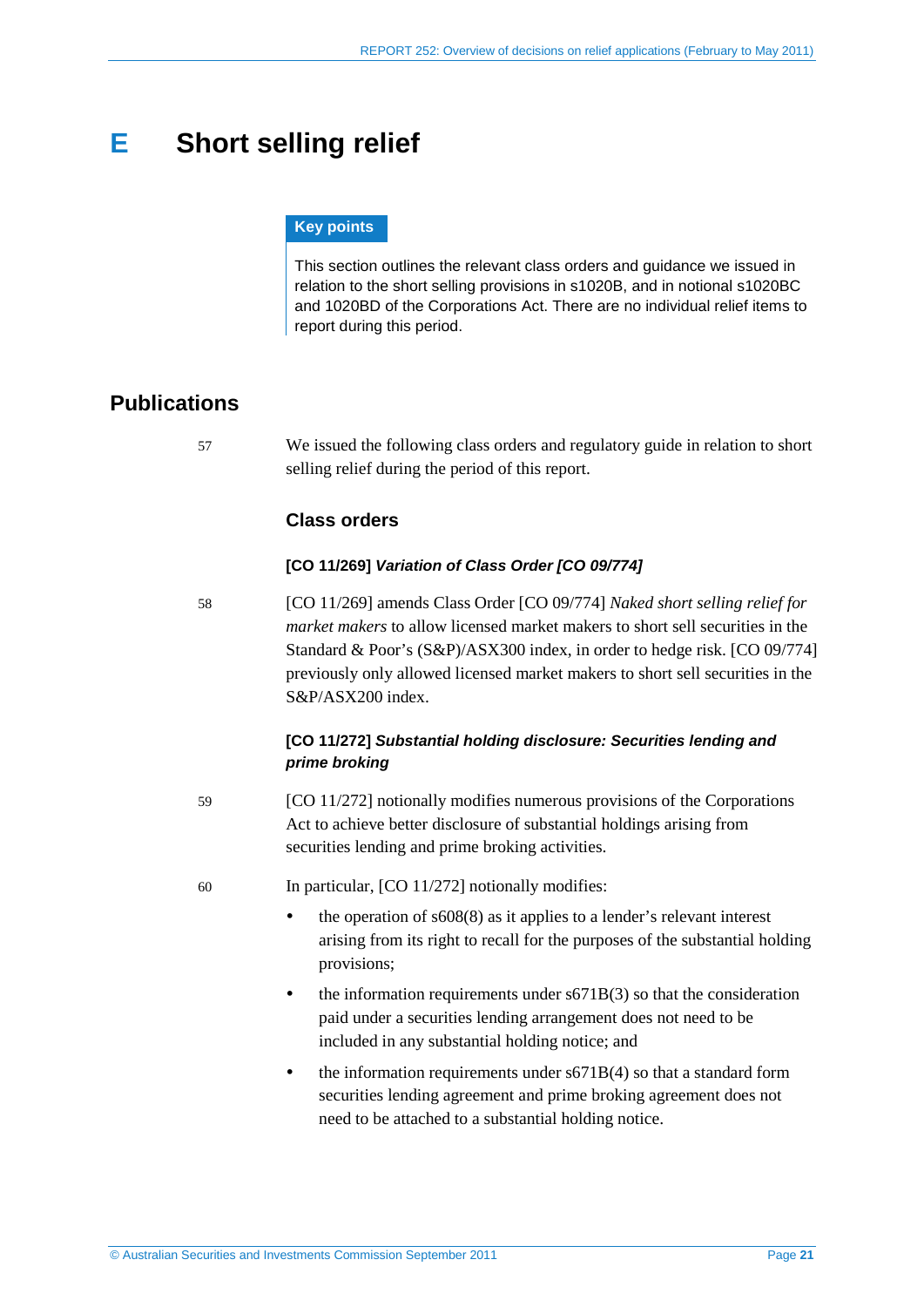#### **Regulatory guide**

#### **RG 222** *Substantial holding disclosure: Securities lending and prime broking*

61 We released new guidance aimed at achieving better disclosure by parties that are engaging in securities lending of substantial holdings in listed entities. RG 222 sets out our expectations on how:

- parties involved in securities lending (including securities lenders and borrowers) will disclose substantial holdings in listed entities (interests of 5% or more); and
- prime brokers who may have ongoing borrowing agreements with the clients will disclose substantial holdings.
- 62 RG 222 also sets out our expectations on the content of substantial holding notices that parties engaged in securities lending will have to provide.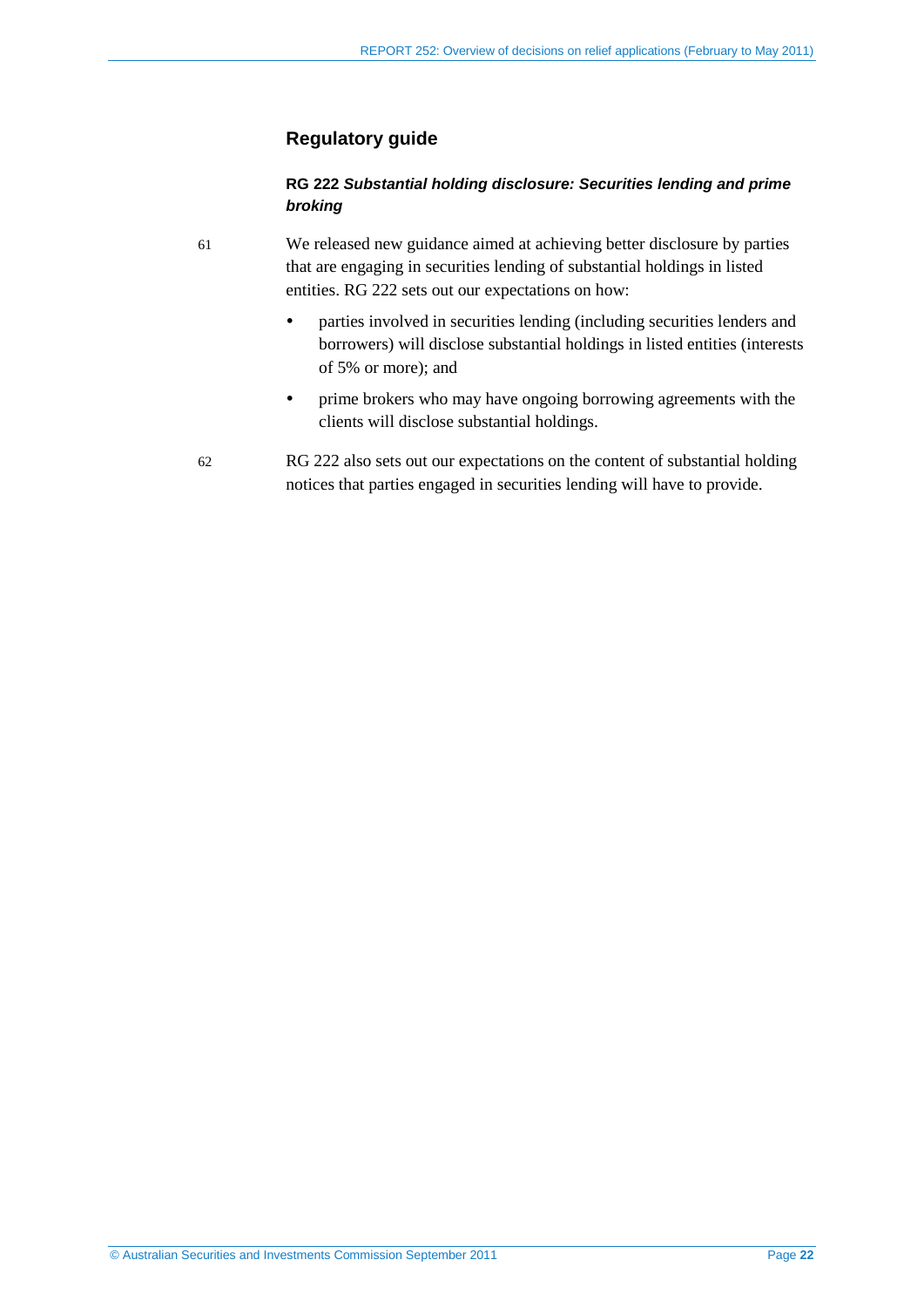## <span id="page-22-0"></span>**F Conduct relief**

#### **Key points**

This section outlines our decisions on relief from certain conduct obligations imposed by Chs 2D, 2M, 5C and 7 of the Corporations Act. There are no decisions to report for this period. We issued a consultation paper in relation to Ch 2M of the Corporations Act.

## <span id="page-22-1"></span>**Publications**

63 We issued the following consultation paper in relation to conduct relief during the period of this report.

#### **Consultation paper**

#### **CP 150** *Disclosing financial information other than in accordance with accounting standards*

64 CP 150 sets out proposals for draft guidance to improve the quality of financial information to limit the likelihood of investors and other users of financial information being misled by information that is prepared and presented other than in accordance with accounting standards. The proposed guidance includes providing reconciliations to statutory financial statements and being consistent in the modifications applied to statutory financial information from year to year.

- 65 The draft regulatory guide attached to CP 150 also provides tailored guidance on the use of non-conforming financial information in:
	- financial reports;
	- documents accompanying a financial report (e.g. the directors' report), market announcements, presentations to investors and briefings to analysts; and
	- transaction documents such as prospectuses.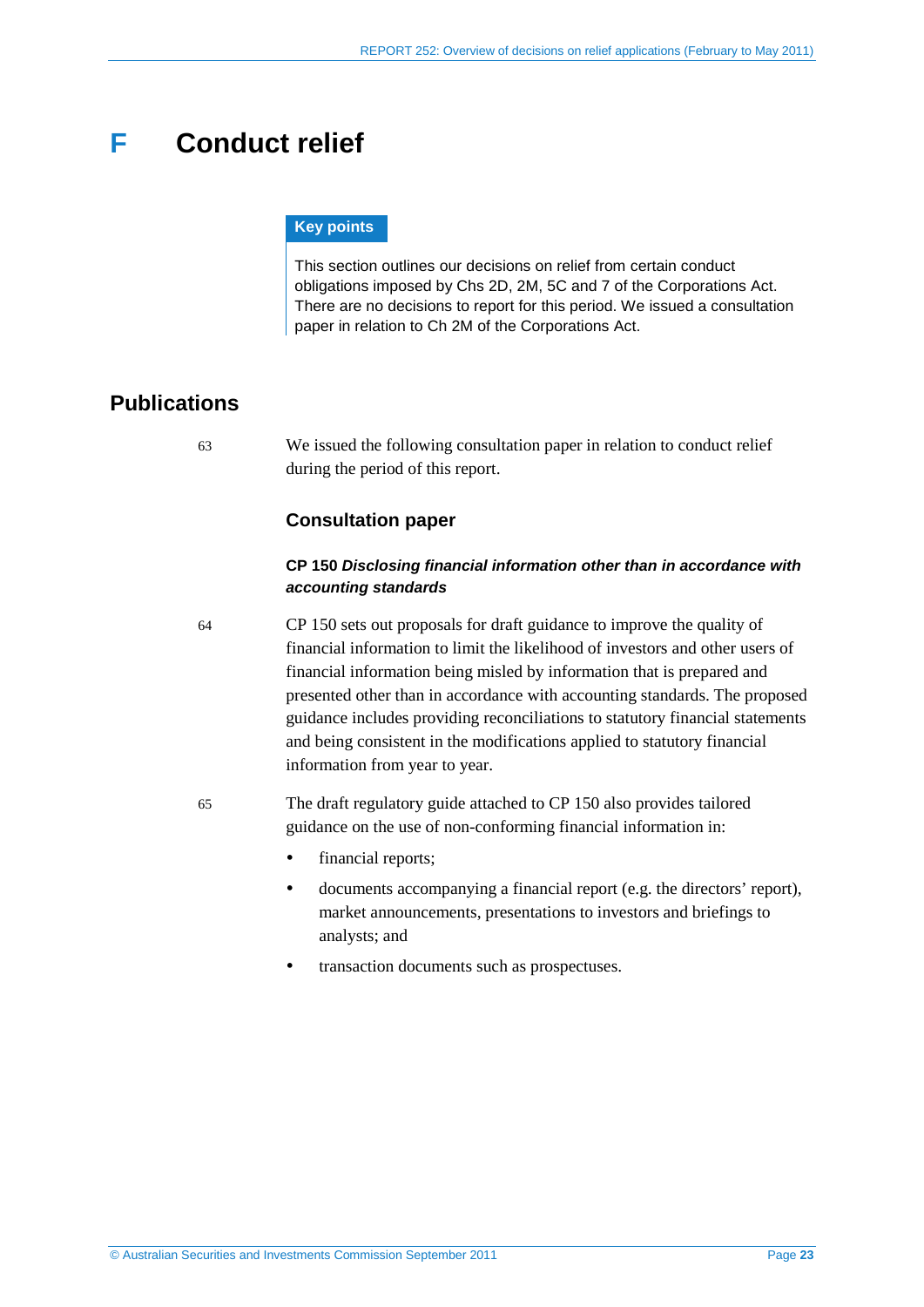## <span id="page-23-5"></span><span id="page-23-4"></span><span id="page-23-0"></span>**G Credit relief**

#### **Key points**

This section outlines some of our regulatory action in relation to applications under the National Credit Act (including the National Credit Code) or the Transitional Act. It also describes the relevant guidance we issued.

## <span id="page-23-2"></span><span id="page-23-1"></span>**Licensing relief**

#### **Conditional licensing relief to a registered charity**

66 We granted conditional licensing relief to a registered charity that provides credit to widows and dependents of deceased veterans. The relief preserved baseline protections under the National Credit Code and access to an external dispute resolution scheme for the borrowers. We granted relief because we considered that the costs of compliance greatly exceeded the likely benefits and that any potential consumer detriment would be minimised by the relief conditions.

<span id="page-23-3"></span>67 We also considered that there are other existing exemptions that indicate the willingness of Parliament and ASIC to grant an exemption where:

- there is a charitable purpose for the credit:
- the credit provides benefits to the debtor that credit under the National Credit Code does not;
- the product is simple;
- there are other redress mechanisms available to the debtor; and
- the impact on competition is minimal.

#### **Refused licensing relief to a solar power installation business**

68 We refused to grant licensing relief to a provider of solar power systems. The applicant was in the practice of informing its customers of the availability of third party finance and introduced its customers to a particular credit provider over the telephone. The applicant also assisted clients by completing parts of the finance application forms and provided clients with the credit provider's prescribed documents (such as its credit guide). Some of the applicant's business resulted from cold calling, door knocking and mailouts.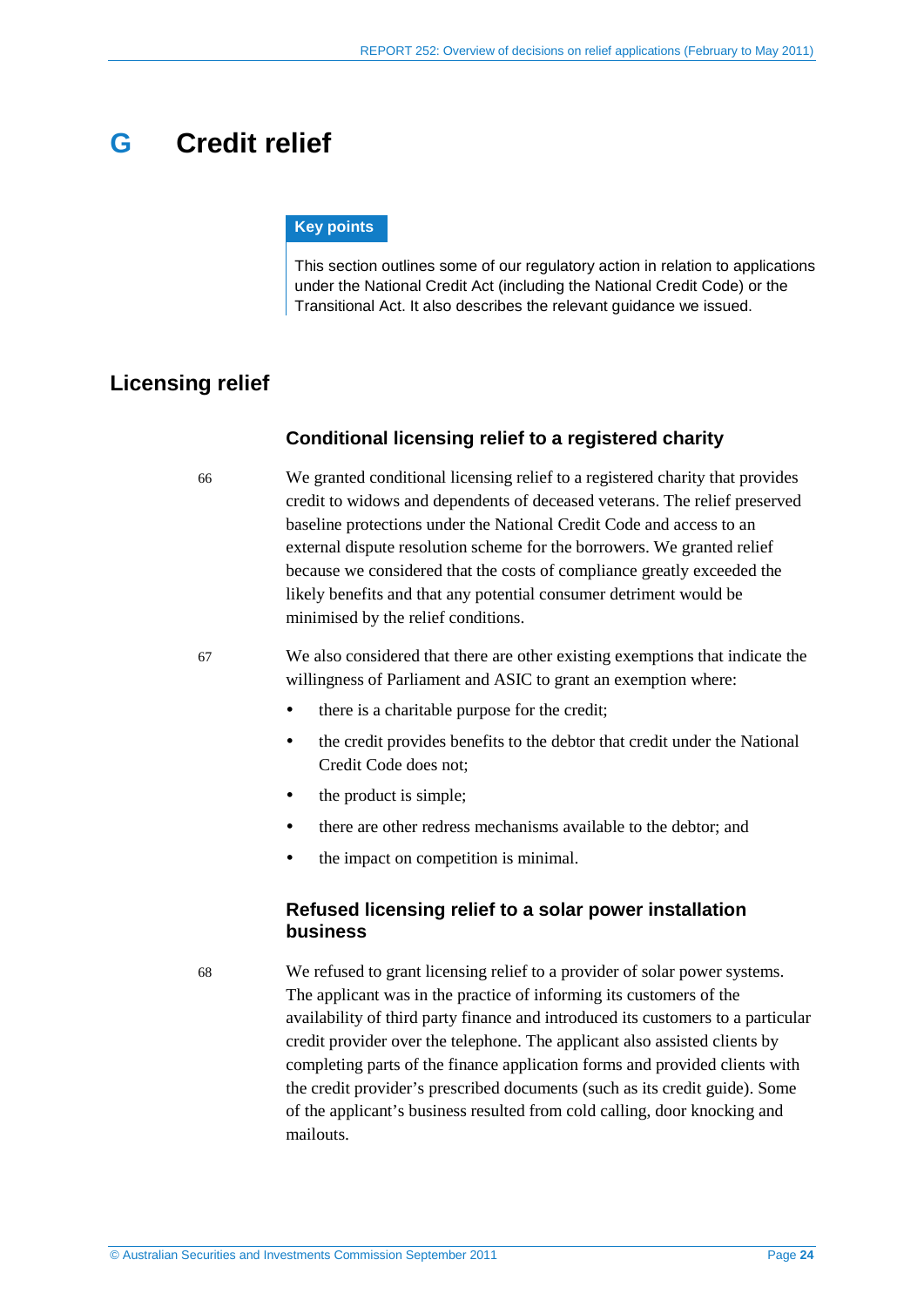69 We refused relief for the following reasons:

- The applicant could not establish that the cost of compliance with their obligations under the National Credit Act is disproportionately burdensome to the regulatory benefits and that the potential for detriment to consumers was minimal.
- We considered that Parliament's intention is for such activity to be regulated, even if the activity is only a small part of the applicant's business.
- We considered that the applicant had a number of alternatives to relief, which would reduce the compliance burden (e.g. providing credit services as a credit representative of another licensee or restricting its activities to only those that fall within an existing exemption, such as the exemption for the suppliers of goods or the referrer exemption).

#### **Refused licensing relief to an entity seeking comfort relief**

<span id="page-24-1"></span>70 We refused to grant licensing relief to an entity that provides commercial funding to insurance companies who in turn, offer pay-by-the-month insurance contracts to consumers. The applicant proposed to enter into arrangements with the insurance companies to collect the monthly payments from consumers. The applicant held the view that it was not engaging in a credit activity because the insurance companies provided the credit to the consumers and, therefore, the applicant could rely on the exemption in s6(8) of the National Credit Code. However, the applicant sought 'comfort' relief in relation to this arrangement. We refused relief because the operation of s6(8) of the National Credit Code and s6 of the National Credit Act are clear and, therefore, relief was not necessary.

## <span id="page-24-0"></span>**National Credit Code relief**

#### **Partial relief from compliance for a registered charity**

71 In the matter referred to in paragraphs [66–](#page-23-2)[67,](#page-23-3) we also granted relief under s203A(1) of the National Credit Code from all the provisions of the Code, except Div 3 of Pt 2 (limits on interest charges, default interest), Div 3 of Pt 4 (hardship and unjust transaction protection provisions) and Pt 5 (requirements for ending and enforcing credit contracts).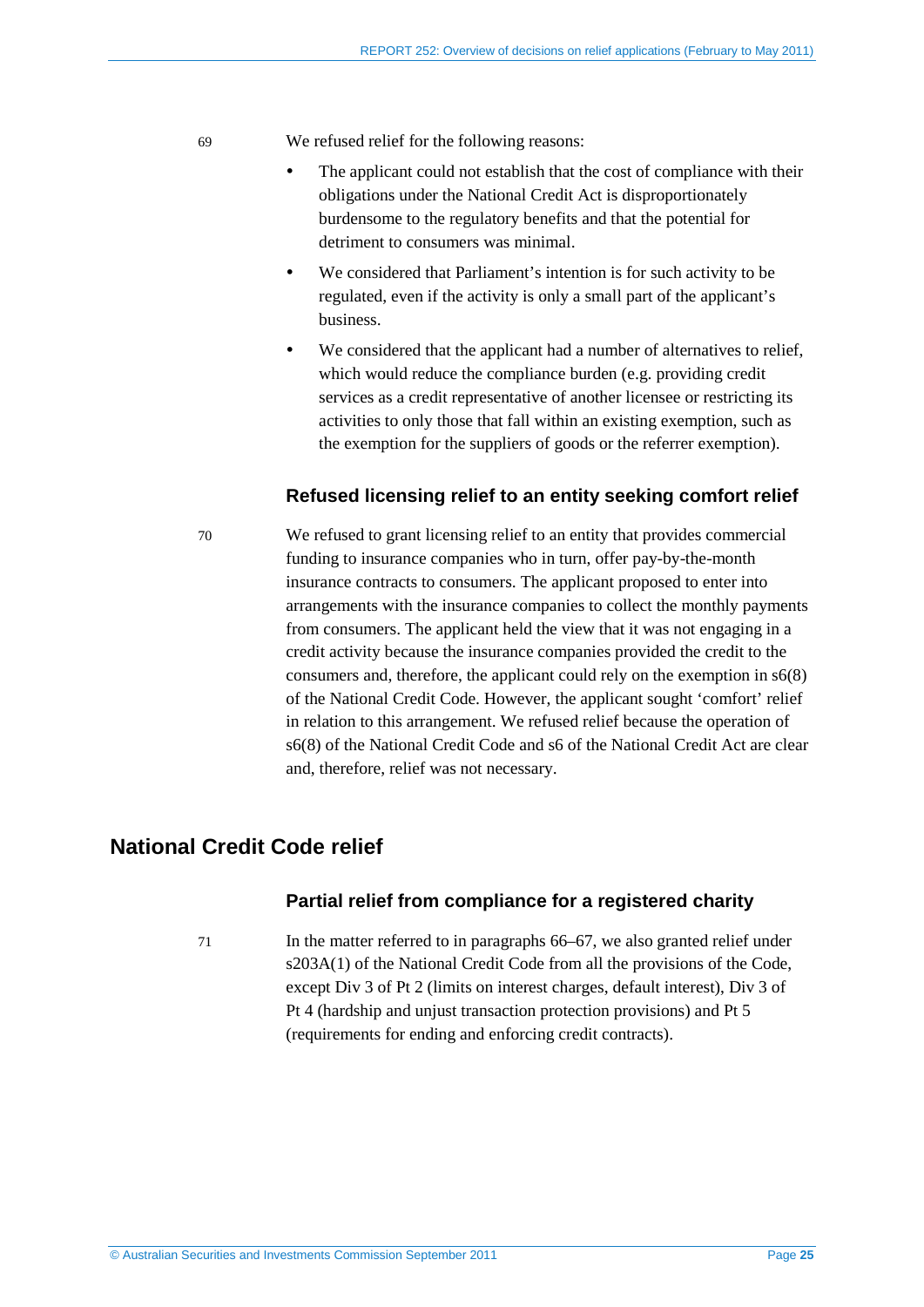## <span id="page-25-1"></span><span id="page-25-0"></span>**Other credit relief**

#### **Relief to change the annual compliance date**

72 We granted relief to bring forward the annual compliance date for two related credit licensees to better suit the business needs of the entities. Relief was granted to facilitate business and was subject to the applicant paying the full annual fee for a period of operation of less than 12 months.

### **No-action position for inadvertent breach of the National Credit Act when authorising credit representatives**

73 We adopted a no-action position in relation to the contravention of s29 and 30 of the National Credit Act by a number of invalidly authorised credit representatives. We also adopted a no-action position in relation to the contravention of s69 and 31 of the National Credit Act by the licensee that invalidly authorised the credit representatives. The licensee authorised its franchisees as body corporate credit representatives and also directly authorised the directors and employees of those franchisees as credit representatives. The authorisations of the directors and employees were invalid at the time because they did not hold membership in an external dispute resolution (EDR) scheme. We adopted a no-action position because the entity rectified their breach immediately. There has also been some confusion in the industry about how to validly appoint credit representatives.

### **No-action position for inadvertent breach of the National Credit Act**

74 We adopted a no-action position for a breach of the prohibition on engaging in credit activities in items 4 and 6 of Sch 2 of the Transitional Act. The noaction position was granted in circumstances where an entity acquired another entity and, when integrating the operations of that entity, identified that a small part of the business of the acquired entity involved the lease of health care equipment to consumers.

75 Relief was granted because the entity, after it identified the breach:

- properly obtained legal advice and applied to be a member of an EDR scheme;
- applied for an Australian credit licence;
- ceased to enter into any new consumer leases until an Australian credit licence was granted by ASIC; and
- provided an undertaking that it had complied, and would continue to comply, with the National Credit Code.
- 76 We also took into consideration the size of the leasing business operations and the effect on consumers of recalling the health care equipment in circumstances where the consumer is heavily reliant on that equipment.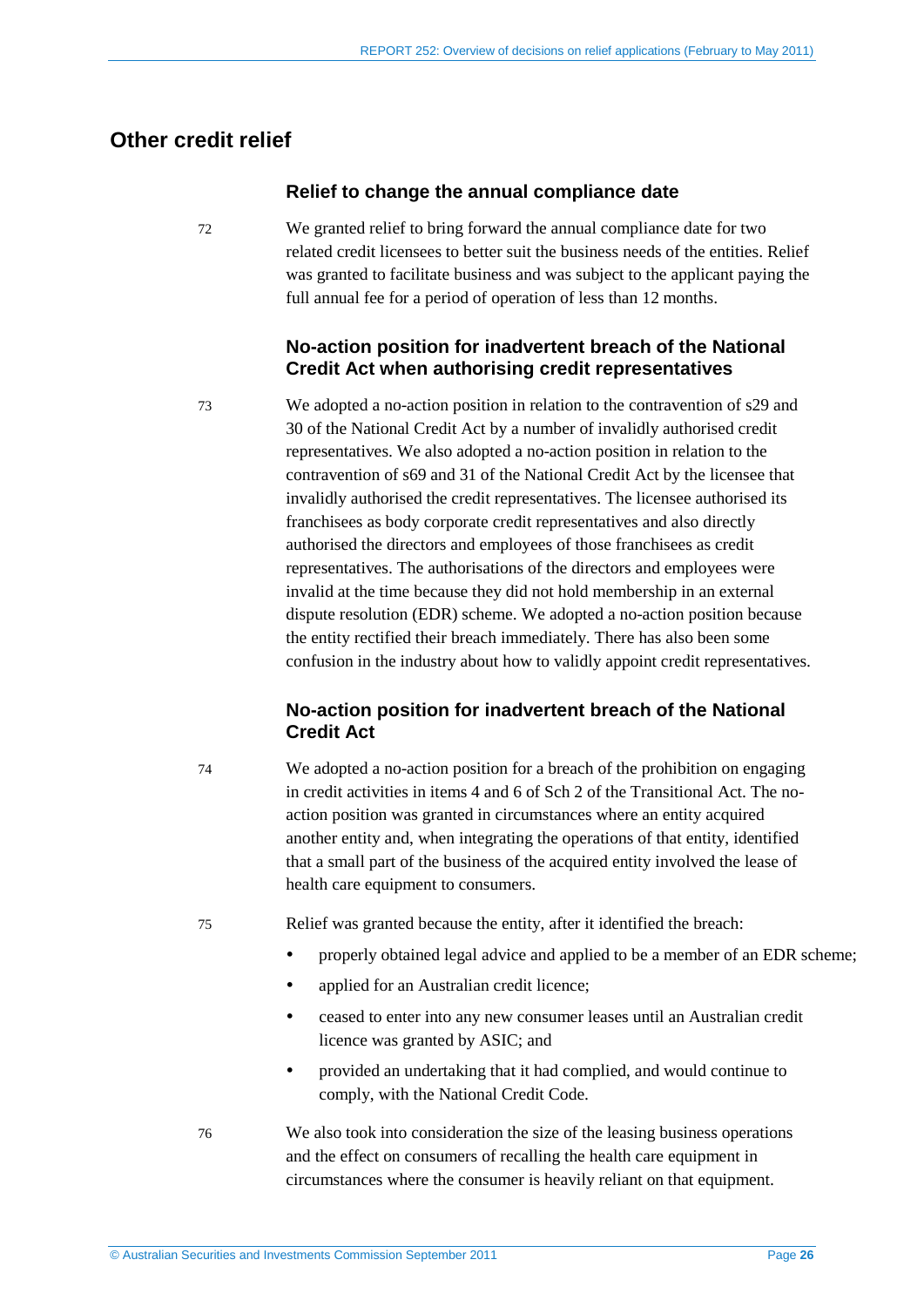#### **Refused to approve alternative compensation arrangements**

77 We refused to grant a class exemption from the obligation under reg 12 of the National Credit Regulations to hold professional indemnity (PI) insurance to the members of an industry body, when those members enter into joint venture transactions with property owners selling a property under a vendor finance contract. We refused to grant the relief because a clearly defined class had not been established and we considered the members who hold an Australian credit licence did not require relief from the requirement to obtain PI insurance to enter into vendor finance arrangements where the only credit activity they undertake is the provision of credit.

## <span id="page-26-0"></span>**Publications**

78 We issued the following regulatory guides in relation to credit relief during the period of this report.

### **Regulatory guides**

#### **RG 165** *Licensing: Internal and external dispute resolution* **and RG 139** *Approval and oversight of external dispute resolution schemes*

79 We issued new guidance for financial institutions to settle simple disputes internally with customers. The guidance also provides coverage of internal dispute resolution (IDR) and external dispute resolution (EDR) procedures for customers who have loans from bodies which make or buy loans or leases, and repackage and sell them to investors. The updated guidance outlines what businesses that provide traditional trustee company services (traditional services businesses) must do to have a compliant dispute resolution system, so customers and beneficiaries can access IDR and EDR complaints avenues. The key changes made to RG 165 and RG 139 reflect the unique nature of traditional services complaints, especially complaints involving more than one beneficiary under a will, estate, trust (not including a charitable trust) or common fund managed by a traditional services business (multiple beneficiary complaints).

#### **RG 209** *Credit licensing: Responsible lending conduct*

80 We updated RG 209 to provide further guidance and clarity for lenders on assessing borrowers' capacity to repay under the responsible lending requirements of the National Credit Act. The changes to our guidance include:

> clarification that a conclusion of substantial hardship (where a borrower appears to have no obvious continued income stream for the full life of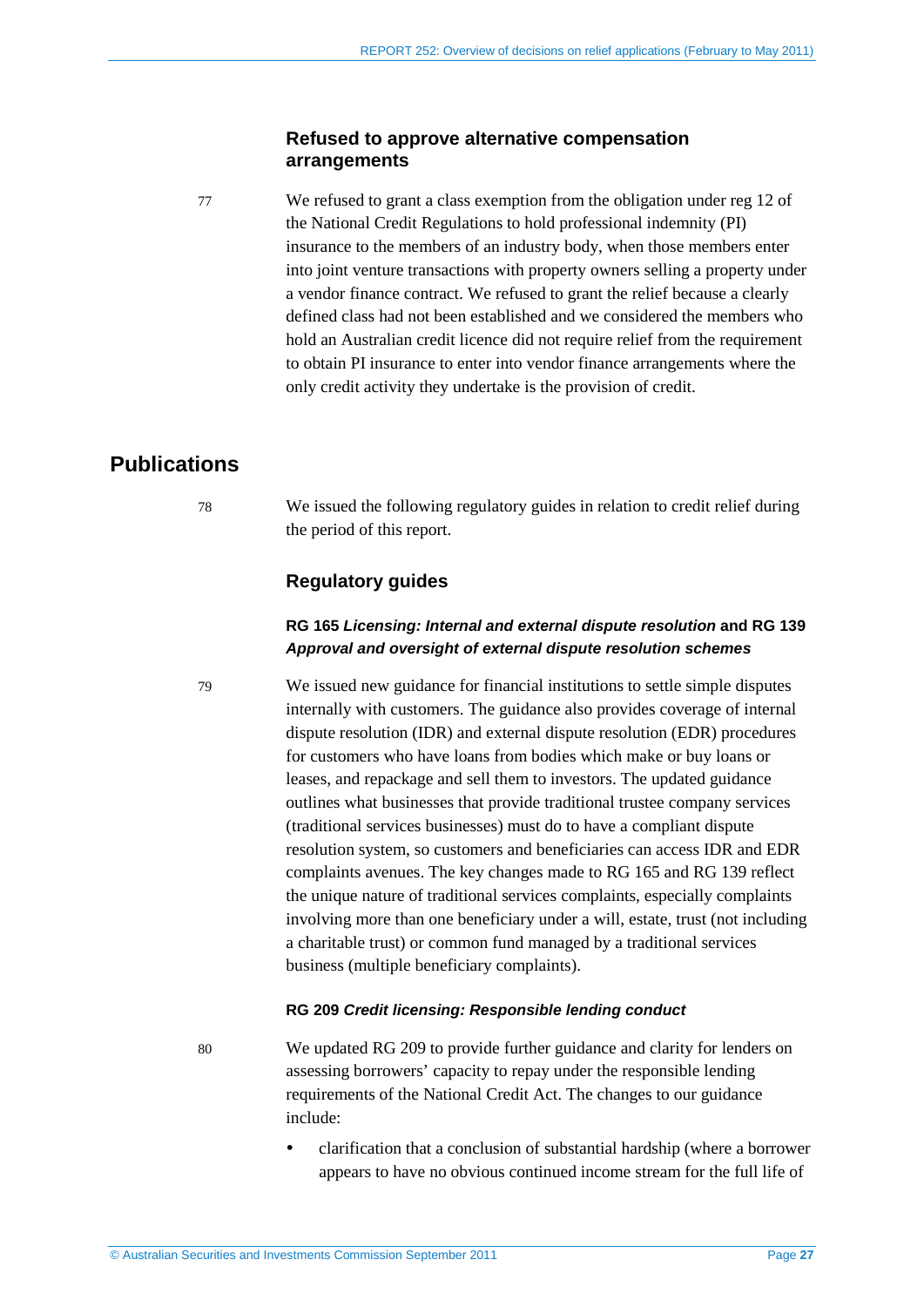the credit contract) can often be rebutted with reasonable enquiries about the borrower's financial situation, requirements and objectives;

- further guidance on issues a lender should consider when assessing the relevance of income from a person other than the borrower in assessing the borrower's capacity to repay; and
- clarification that the use of sophisticated automated systems and tools for testing the reliability of information about income may play a role in satisfying the requirements to take reasonable steps to verify such information.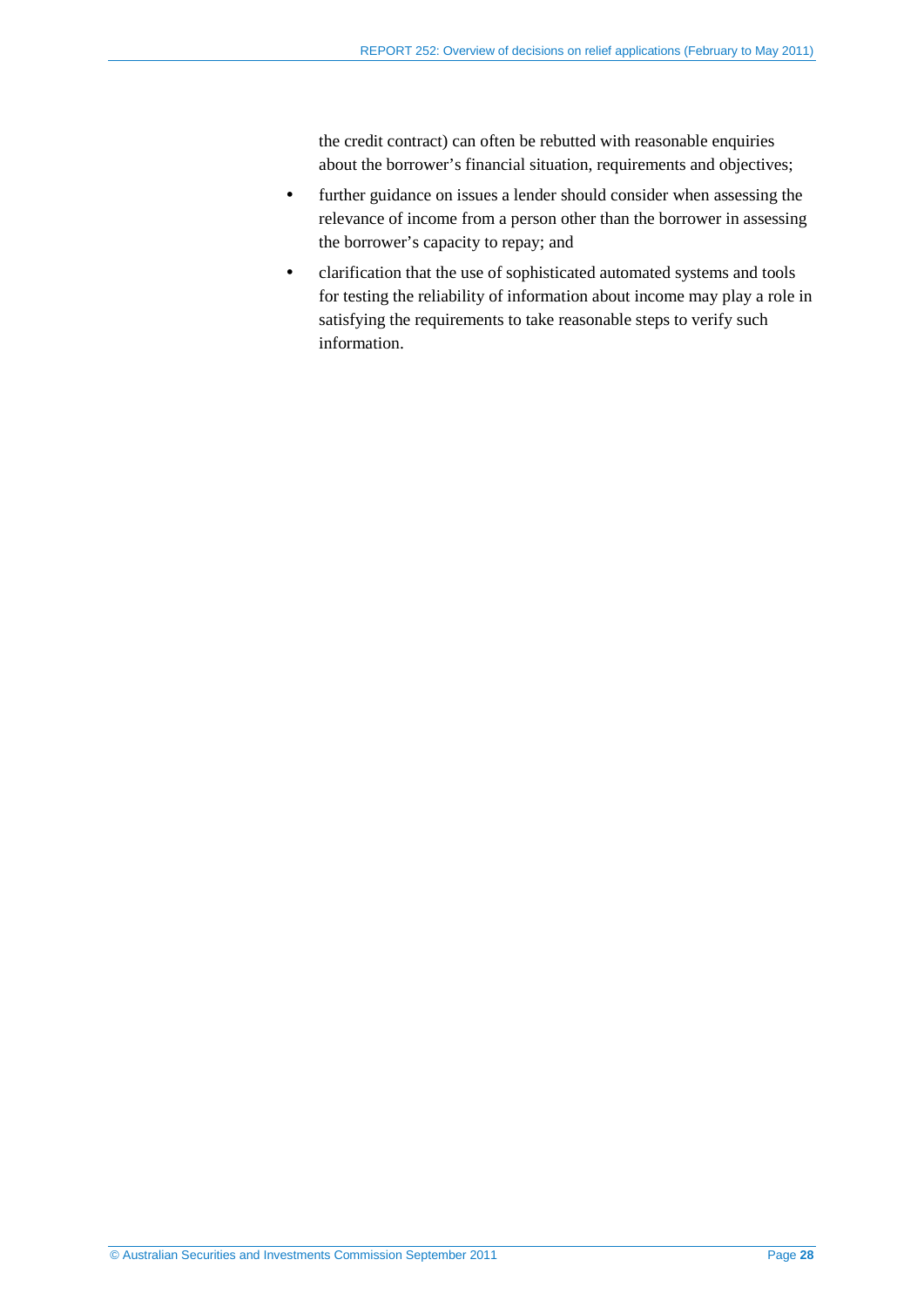## <span id="page-28-0"></span>**H Other relief**

#### **Key points**

This section outlines a decision we made that does not fall within any of the categories mentioned in previous sections and that may be significant to other participants in the financial services and capital markets industries. We also issued two relevant regulatory guides.

## <span id="page-28-1"></span>**No-action position**

### **Refused to take a no-action position where a company acted outside the scope of the insider trading exemptions**

81 We refused to take a no-action position on the insider trading provision in s1043A(1) of the Corporations Act, where a company instructs the trustee of the company's employee share scheme to acquire shares on-market. Regulation 9.12.01(b) of the Corporations Regulations creates a specific exemption to s1043A(1) in the case of:

> applications for, and acquisitions under that application of, financial products of a body corporate by, or by a trustee for, employees of that body, or of a body corporate that is related to the first-mentioned body under a superannuation scheme, pension fund or other scheme established solely or primarily for the benefit of the employees.

82 The applicant submitted that reg 9.12.01(b) as drafted was a regulatory oversight and was not intended to exclude on-market acquisition of shares and, in any event, it was aware of other issuers relying on the exemption in similar circumstances. We adopted this position because the exception, as drafted, is unambiguous and operates with respect to newly-issued shares, rather than on-market acquisitions.

## <span id="page-28-2"></span>**Publications**

83 We issued the following regulatory guides in relation to other relief during the period of this report.

#### **RG 76** *Related party transactions*

- 84 We released updated guidance aimed at improving the disclosure and decision making in public companies and managed investment schemes that propose or enter into related party transactions. The guidance covers:
	- voting restrictions for directors at director's meetings;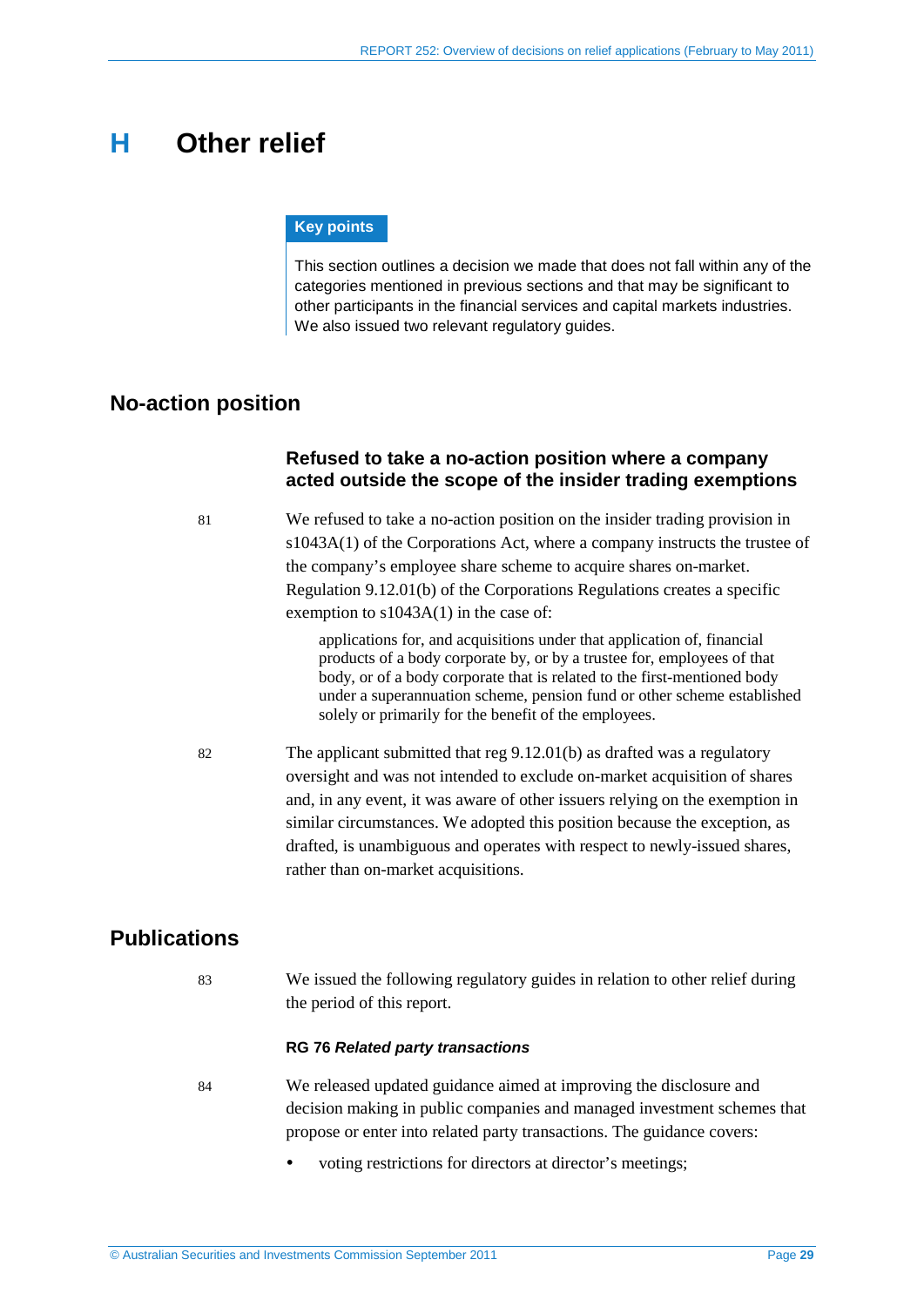- the 'arm's length' exception in the Corporations Act, including factors to consider when applying this exception;
- the requirements of s218 and 219 of the Corporations Act; and
- the focus of our review of meeting materials.

#### **RG 111** *Content of expert reports*

85 We released updated guidance aimed at enhancing the reliability and quality of expert reports that are commissioned to assist security holders and others to make major decisions, including on takeover bids, schemes of arrangement and related party transactions.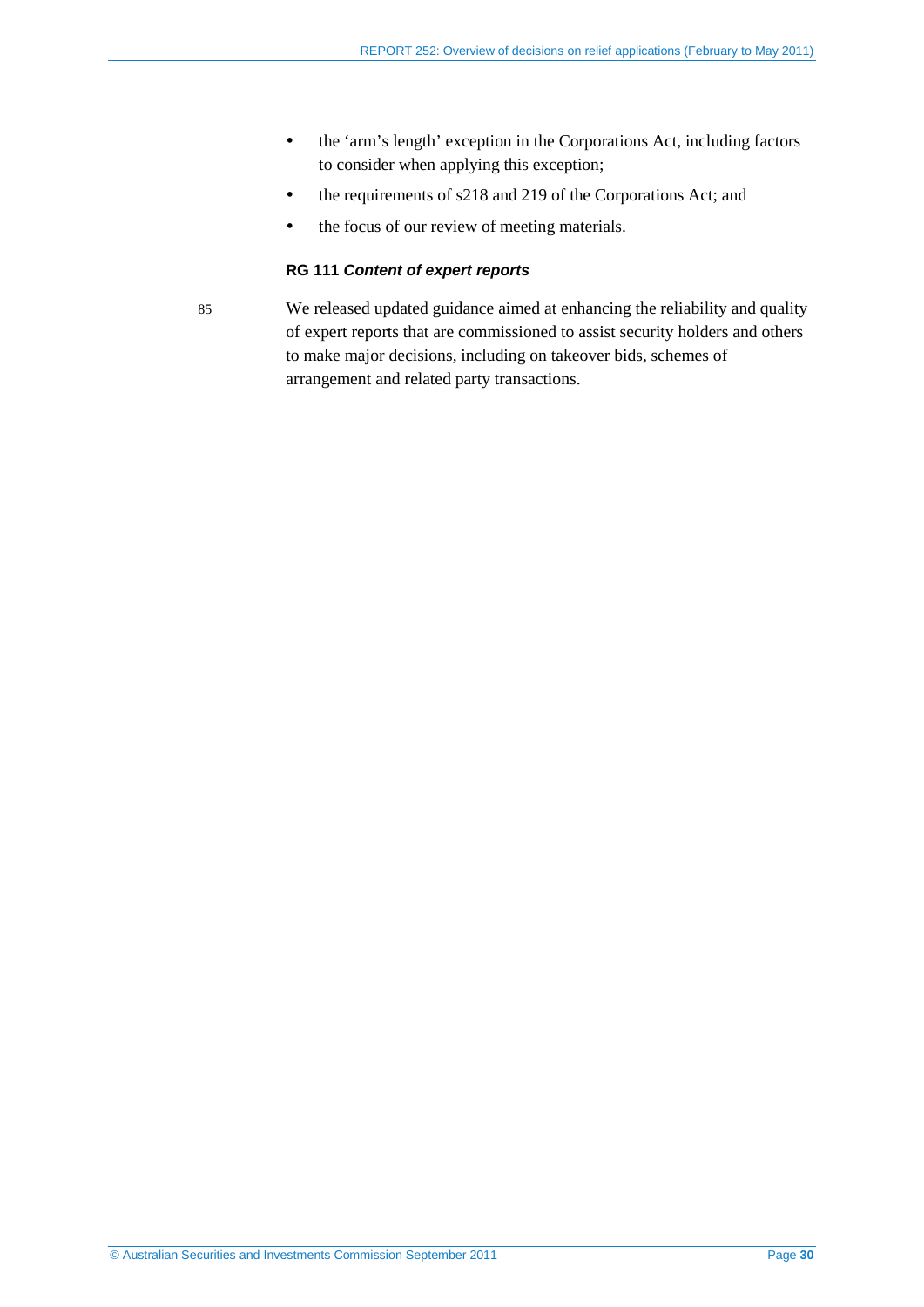## **Appendix: ASIC relief instruments**

This table lists the relief instruments we have executed for matters that are referred to in this report and which are publicly available. The instruments are published in the *ASIC Gazette*, which is available via [www.asic.gov.au/gazettes,](http://www.asic.gov.au/gazettes) except for credit instruments, which are published on our website under 'Credit relief'.

<span id="page-30-0"></span>

| <b>Report</b><br>para no. | Class order title or entity name           | Instrument no.<br>(Gazette no. if<br>applicable) | Date executed | Power exercised and nature of relief                                                                                                                                                                                                                                                         | <b>Expiry</b><br>date |
|---------------------------|--------------------------------------------|--------------------------------------------------|---------------|----------------------------------------------------------------------------------------------------------------------------------------------------------------------------------------------------------------------------------------------------------------------------------------------|-----------------------|
| $8 - 9$<br>22 & 38        | Waterfind Pty Ltd<br>ACN 105 979 664       | 11-0107 (in 11/11)                               | 03/02/2011    | $s601QA(1)(a)$ , $911A(2)(I)$ , $992B(1)(a)$ and $1020F(1)(a)$ , Corporations<br>Act                                                                                                                                                                                                         |                       |
|                           |                                            |                                                  |               | This instrument grants an exemption from the requirement to register<br>a managed investment scheme, the requirement to hold an AFS<br>licence, the anti-hawking provisions and the financial product<br>disclosure provisions in relation to the operation of a tender for water<br>rights. |                       |
| $10 - 11$                 | <b>BPAY Pty Limited</b><br>ACN 079 137 518 | 11-0471 (in 43/11)                               | 26/05/2011    | s911A(2)(I), Corporations Act                                                                                                                                                                                                                                                                |                       |
|                           |                                            |                                                  |               | This instrument grants an exemption from the requirement to hold an<br>AFS licence to enable it to publish advertisements that contain<br>general advice about specified non-cash payment facilities.                                                                                        |                       |

#### **Table 1: ASIC relief instruments**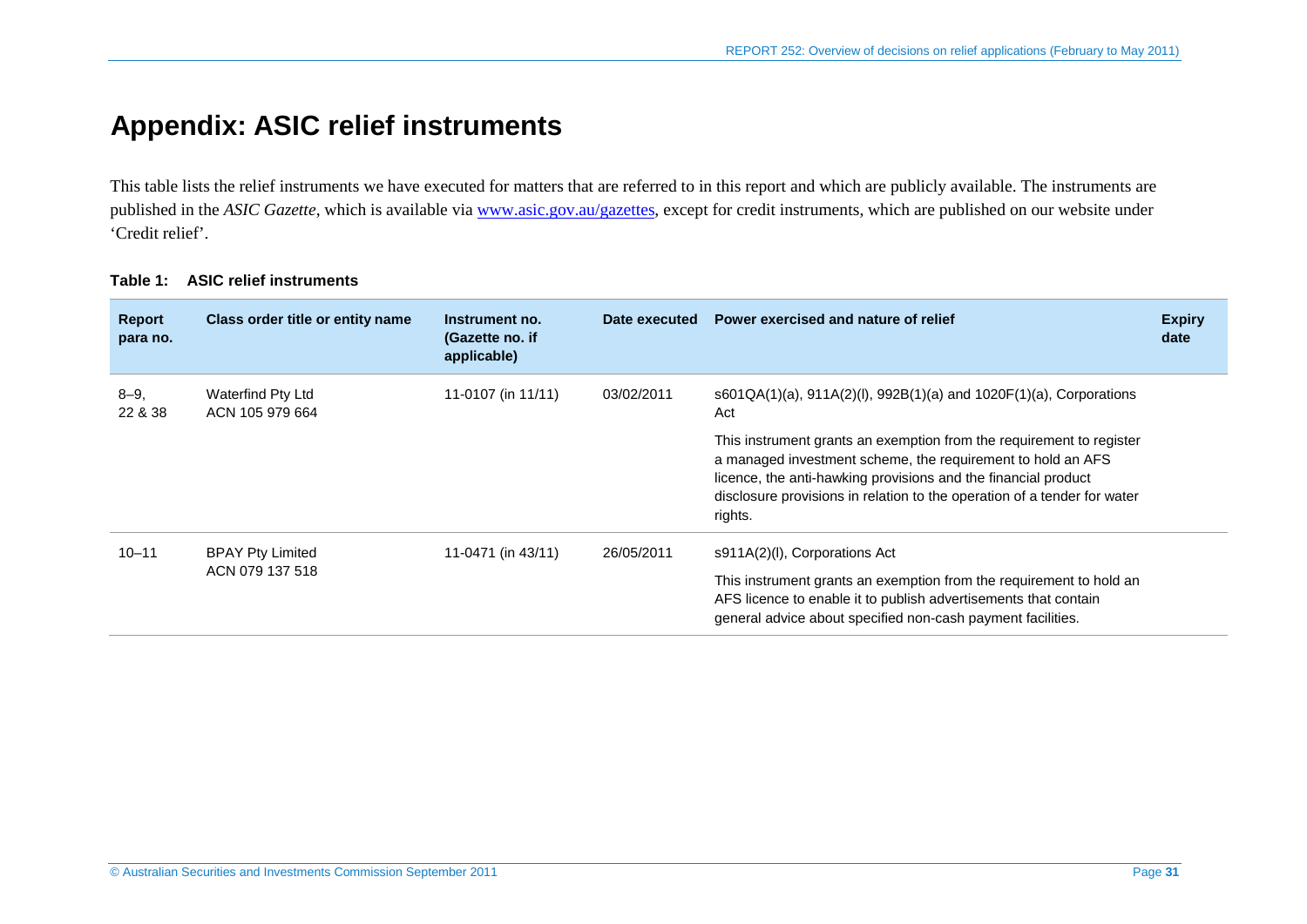| <b>Report</b><br>para no. | Class order title or entity name                                                                                                                                                              | Instrument no.<br>(Gazette no. if<br>applicable) |            | Date executed Power exercised and nature of relief                                                                                                                                                                                                     | <b>Expiry</b><br>date |
|---------------------------|-----------------------------------------------------------------------------------------------------------------------------------------------------------------------------------------------|--------------------------------------------------|------------|--------------------------------------------------------------------------------------------------------------------------------------------------------------------------------------------------------------------------------------------------------|-----------------------|
| $12 - 13$                 | Prime Infrastructure Holdings<br>Limited ACN 100 364 234                                                                                                                                      | 10-1917 (A090/10)                                | 07/10/2010 | s911A(2)(I), 1020F(1)(a) and Div 5A of Pt 7.9, Corporations Act<br>This instrument grants an exemption from the requirement to hold an<br>AFS licence and to comply with Div 5A of Pt 7.9 in relation to a<br>scheme of arrangement and trust schemes. |                       |
|                           | Prime Infrastructure RE Limited<br>ACN 099 717 638 as responsible<br>entity of the Prime Infrastructure<br>Trust ARSN 100 375 479 and the<br>Prime Infrastructure Trust 2<br>ARSN 108 288 204 |                                                  |            |                                                                                                                                                                                                                                                        |                       |
|                           | <b>Brookfield Infrastructure Partners</b><br>L.P and its general partner<br><b>Brookfield Infrastructure Partners</b><br>Limited                                                              |                                                  |            |                                                                                                                                                                                                                                                        |                       |
|                           | <b>BIP Bermuda Holdings IV Limited</b>                                                                                                                                                        |                                                  |            |                                                                                                                                                                                                                                                        |                       |
| 14, 23, 39                | <b>Brookfield Infrastructure Partners</b><br>Limited in its capacity as Brookfield                                                                                                            | 10-0916 (A090/10)                                | 07/10/2010 | s601QA(1)(a), 911A(2)(l), 1020F(1)(a), 601ED and Divs 2-5A of<br>Pt 7.9, Corporations Act                                                                                                                                                              |                       |
|                           | Infrastructure Partners L.P<br>Credit Suisse Equities (Australia)<br>Limited ACN 068 232 708                                                                                                  |                                                  |            | This instrument grants an exemption from the requirement to hold an<br>AFS licence, register a managed investment scheme and Divs 2-5A<br>of Pt 7.9 in relation to the operation of sale facilities.                                                   |                       |
| 24, 43-44                 | Prime Infrastructure RE Limited<br>ACN 099 717 638 as responsible<br>entity of the Prime Infrastructure<br>Trust ARSN 100 375 479 and the<br>Prime Infrastructure Trust 2<br>ARSN 108 288 204 | 10-0911 (A086/10)                                | 24/09/2010 | s601QA(1)(a), 601FC(1)(d), 951B(1)(a) and Div 2 of Pt 7.7,<br><b>Corporations Act</b>                                                                                                                                                                  |                       |
|                           |                                                                                                                                                                                               |                                                  |            | This instrument grants an exemption from the requirement to provide<br>an FSG and the equal treatment obligation under s601FC(1)(d) in<br>relation to trust schemes.                                                                                   |                       |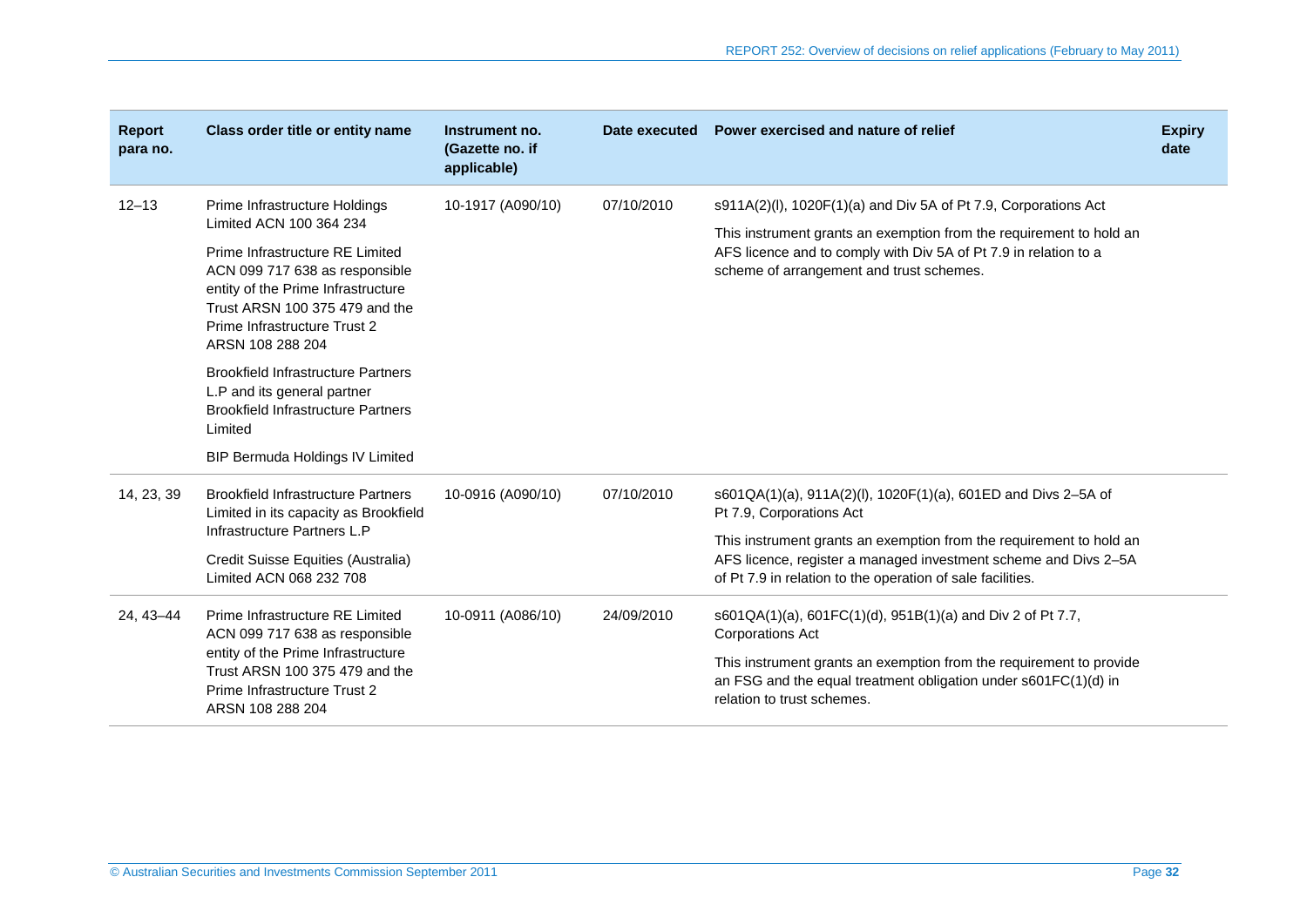| <b>Report</b><br>para no. | Class order title or entity name                                                                                                                                                                                                                                                                                                                                                                                                                                                                                                                                                                                         | Instrument no.<br>(Gazette no. if<br>applicable) | Date executed | Power exercised and nature of relief                                                                                                                                                                                                                                                                                                                                                                      | <b>Expiry</b><br>date |
|---------------------------|--------------------------------------------------------------------------------------------------------------------------------------------------------------------------------------------------------------------------------------------------------------------------------------------------------------------------------------------------------------------------------------------------------------------------------------------------------------------------------------------------------------------------------------------------------------------------------------------------------------------------|--------------------------------------------------|---------------|-----------------------------------------------------------------------------------------------------------------------------------------------------------------------------------------------------------------------------------------------------------------------------------------------------------------------------------------------------------------------------------------------------------|-----------------------|
| $19 - 21$                 | <b>Origin Energy Limited</b><br>ACN 000 051 696                                                                                                                                                                                                                                                                                                                                                                                                                                                                                                                                                                          | 11-0238                                          | 15/03/2011    | s741(1)(b), Corporations Act                                                                                                                                                                                                                                                                                                                                                                              |                       |
|                           |                                                                                                                                                                                                                                                                                                                                                                                                                                                                                                                                                                                                                          |                                                  |               | This instrument modifies s9A of the Corporations Act so that the<br>rights issue undertaken by the applicant falls within the definition of<br>'right issue' under s9A(1), despite the terms of the offers not being<br>the same.                                                                                                                                                                         |                       |
| 40                        | <b>Colonial First State Investments</b><br>Limited ACN 002 348 352, in its<br>capacity as responsible entity of<br>Colonial First State-FirstChoice<br>Investments-Fixed Interest Fund<br>Number 2 ARSN 100 130 685.<br>Colonial First State Wholesale<br>Income Fund ARSN 087 406 942,<br>Colonial First State Bricks & Mortar<br>Fund ARSN 092 184 168, Colonial<br>First State Mortgage Income<br>Fund-Entry Fee Option ARSN<br>088 902 783, Colonial First State<br>Mortgage Income Fund-Nil Entry<br>Fee Option ARSN 096 011 988,<br>Colonial First State Wholesale<br>Guaranteed Mortgage Fund<br>ARSN 088 902 425 | 10-1195 (in 106/10)                              | 03/12/2010    | s 601QA(1)(a) and 601QA(1)(b), Corporations Act                                                                                                                                                                                                                                                                                                                                                           |                       |
|                           |                                                                                                                                                                                                                                                                                                                                                                                                                                                                                                                                                                                                                          | 10-1197 (in 106/10)                              | 03/12/2010    | These instruments exempt the responsible entity of several<br>registered schemes from their equal treatment obligation under<br>s601FC(1)(d) of the Corporations Act, and vary the provisions<br>governing withdrawal from an illiquid scheme under Pt 5C.6 to enable<br>the responsible entity to make withdrawal payments to members on<br>hardship grounds. The instruments vary previous instruments. |                       |
|                           |                                                                                                                                                                                                                                                                                                                                                                                                                                                                                                                                                                                                                          | Variations: 11-0438<br>(in 37/11)                | 04/05/2011    |                                                                                                                                                                                                                                                                                                                                                                                                           |                       |
|                           |                                                                                                                                                                                                                                                                                                                                                                                                                                                                                                                                                                                                                          | 11-0439 (in 37/11)                               | 04/05/2011    |                                                                                                                                                                                                                                                                                                                                                                                                           |                       |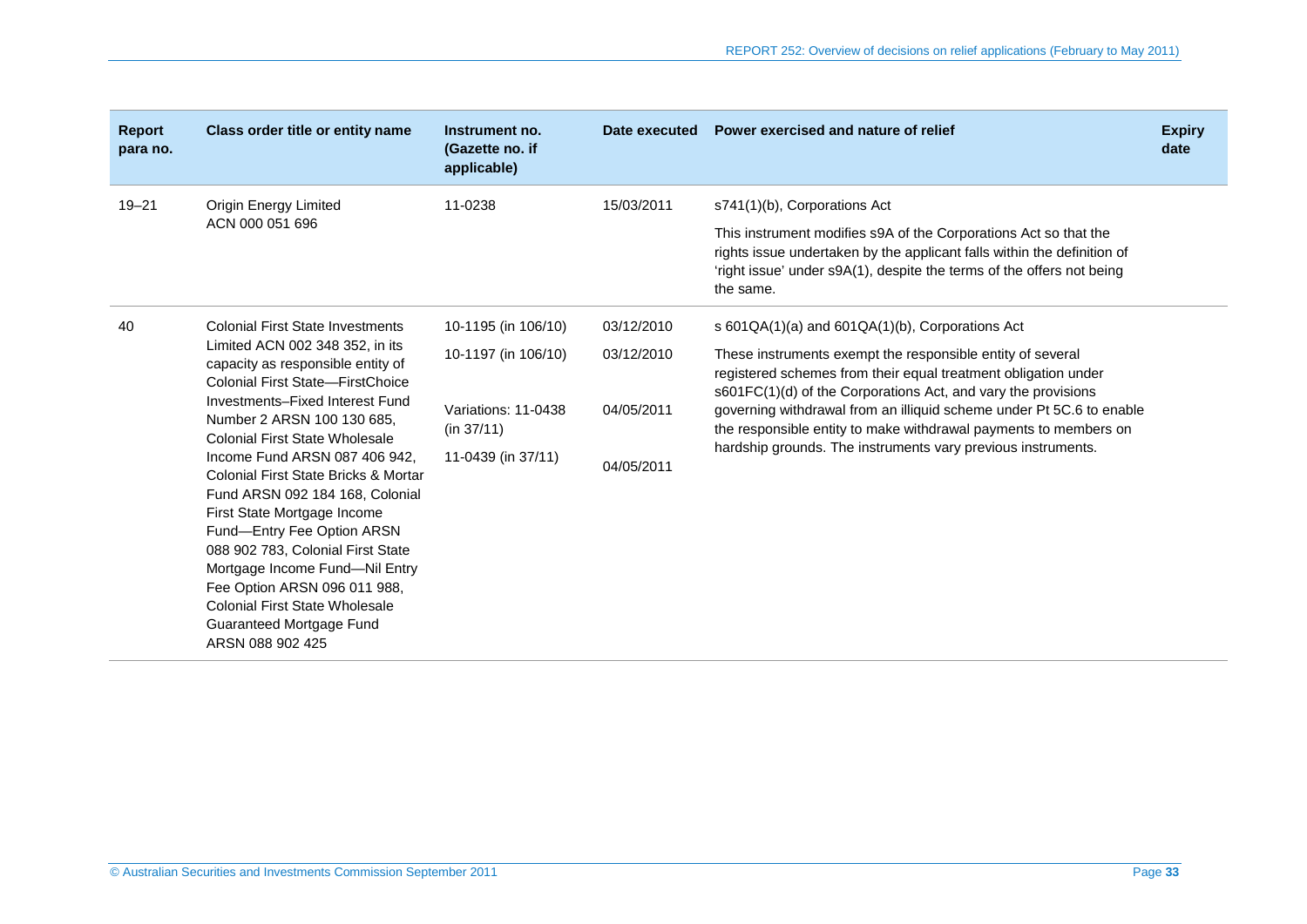| <b>Report</b><br>para no. | Class order title or entity name                                                                                                                                                                                                                                                                                                                                         | Instrument no.<br>(Gazette no. if<br>applicable) |            | Date executed Power exercised and nature of relief                                                                                                                                                                                                                                                                                                                                                                            | <b>Expiry</b><br>date |
|---------------------------|--------------------------------------------------------------------------------------------------------------------------------------------------------------------------------------------------------------------------------------------------------------------------------------------------------------------------------------------------------------------------|--------------------------------------------------|------------|-------------------------------------------------------------------------------------------------------------------------------------------------------------------------------------------------------------------------------------------------------------------------------------------------------------------------------------------------------------------------------------------------------------------------------|-----------------------|
| $41 - 42$                 | <b>Colonial First State Investments</b><br>Limited ACN 002 348 352 in its<br>capacity as responsible entity of<br><b>Colonial First State-FirstChoice</b><br>Investments-Fixed Interest Fund<br>Number 2 ARSN 100 130 685,<br><b>Colonial First State Wholesale</b><br>Income Fund ARSN 087 406 942<br>and Colonial First State Bricks &<br>Mortar Fund ARSN 092 184 168 | 11-0264 (in 25/11)                               | 18/03/2011 | s601QA(1), Corporations Act<br>This instrument exempts the responsible entity of certain registered<br>schemes from s601FC(1)(d), and varies the provisions governing<br>withdrawal from an illiquid scheme under Pt 5C.6, to enable the<br>responsible entity to make withdrawal payments to those members of<br>the schemes affected by the floods occurring in New South Wales,<br>Queensland or Victoria in January 2011. |                       |
| 48                        | Chardan Capital Markets LLC,<br>Rodman & Renshaw LLC,<br>Northland Capital Markets,<br>Maxim Group LLC                                                                                                                                                                                                                                                                   | 11-0383 (in 31/11)                               | 12/04/2011 | s655A(1)(a), Corporations Act<br>This instrument grants an exemption from the operation of s606 to<br>underwriters domiciled in the US who were unable to rely on item 13<br>of s611, subject to certain conditions.                                                                                                                                                                                                          |                       |
| 49                        | Chardan Capital Markets LLC,<br>Rodman & Renshaw LLC,<br>Northland Capital Markets,<br>Maxim Group LLC                                                                                                                                                                                                                                                                   | 11-0380 (in 31/11)                               | 12/04/2011 | s655A(1)(b), Corporations Act<br>This instrument modifies s609 so that a US underwriter would not<br>contravene s606 by entering into voluntary escrow deeds, subject to<br>certain conditions.                                                                                                                                                                                                                               |                       |
| 50                        | Southern Cross National Network<br>Pty Ltd ACN 148 894 231 (a wholly<br>owned subsidiary of Southern<br>Cross Media Group Limited<br>ABN 91 116 024 536)                                                                                                                                                                                                                 | 11-0153 (in 17/11)                               | 16/02/2011 | s655A(1)(b), Corporations Act<br>This instrument modifies s620(2) to extend the time by which<br>payment of bid consideration must be made, where the bid involves<br>three alternative forms of consideration.                                                                                                                                                                                                               |                       |
| $51 - 52$                 | Westgold Resources Limited<br>ACN 009 260 306                                                                                                                                                                                                                                                                                                                            | 11-0149                                          | 21/02/2011 | s655A(1)(b), Corporations Act<br>This instrument modifies s605, 618 and 619 to allow a bidder to treat<br>securities as being in the same class for the purposes of an off-<br>market bid.                                                                                                                                                                                                                                    |                       |